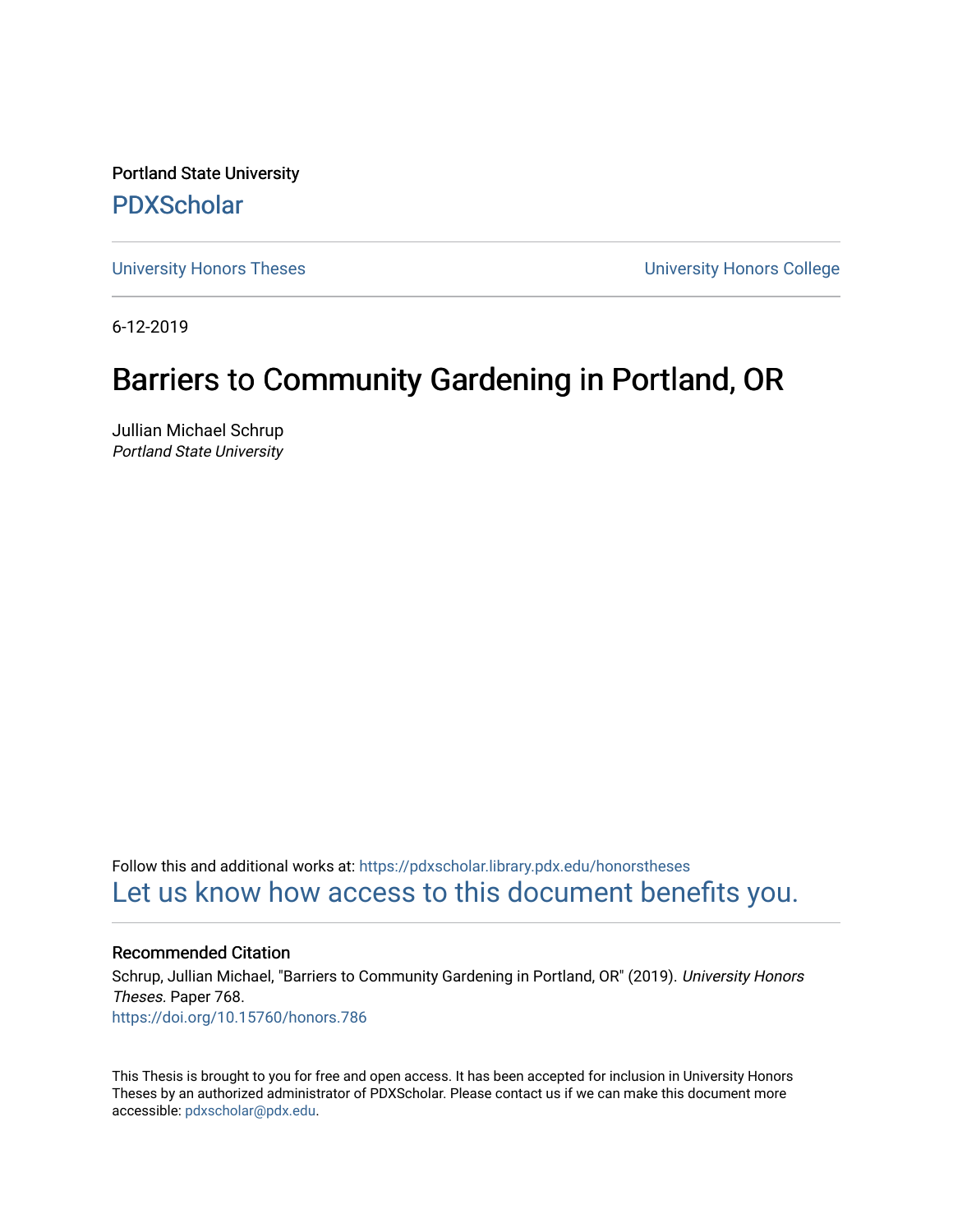Barriers to Community Gardening in Portland, OR

by

Jullian Schrup

An undergraduate honors thesis submitted in partial fulllment of the

requirements for the degree of

Bachelor of Arts

in

University Honors

and

Sociology

Thesis Adviser

Julius McGee

Portland State University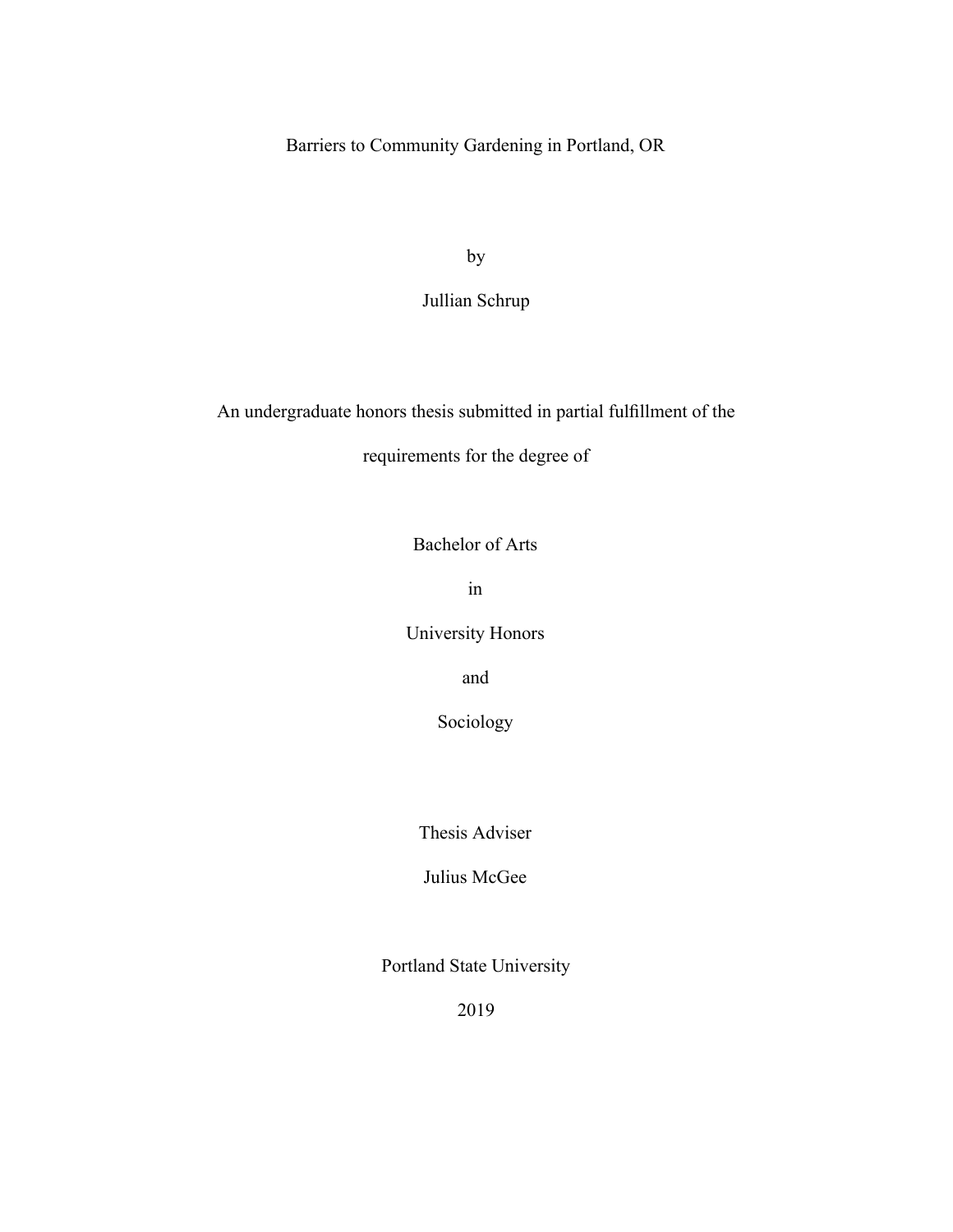# Table of Contents

<span id="page-2-0"></span>

| <b>Table of Contents</b>                                     | $\boldsymbol{2}$ |
|--------------------------------------------------------------|------------------|
| <b>Abstract</b>                                              | 3                |
| Introduction                                                 | 4                |
| <b>Literature Review</b>                                     | 5                |
| <b>Studied Benefits of Community Gardens</b>                 | 5                |
| <b>Studies Critically Analyzing Community Garden Impacts</b> | $\overline{7}$   |
| <b>Urban Agriculture</b>                                     | 8                |
| <b>Theory</b>                                                | 9                |
| <b>Grounded Theory</b>                                       | 9                |
| Eco-Gentrification                                           | 9                |
| <b>Barriers</b>                                              | 11               |
| <b>Project Design</b>                                        | 13               |
| Data Collection                                              | 15               |
| Coding and Variable Identification                           | 16               |
| <b>Results</b>                                               | 18               |
| <b>Structural Barriers</b>                                   | 19               |
| <b>Social Barriers</b>                                       | 23               |
| <b>Cultural Barriers</b>                                     | 26               |
| <b>Discussion</b>                                            | 30               |
| The Significance of the Sample                               | 31               |
| <b>Barrier Terminology</b>                                   | 32               |
| Variable Reasoning                                           | 32               |
| Implications for Gentrification                              | 33               |
| Further Research Into Barriers to Community Gardening        | 34               |
| <b>Limitations</b>                                           | 35               |
| <b>Conclusion</b>                                            | 36               |
| <b>Works Cited</b>                                           | 38               |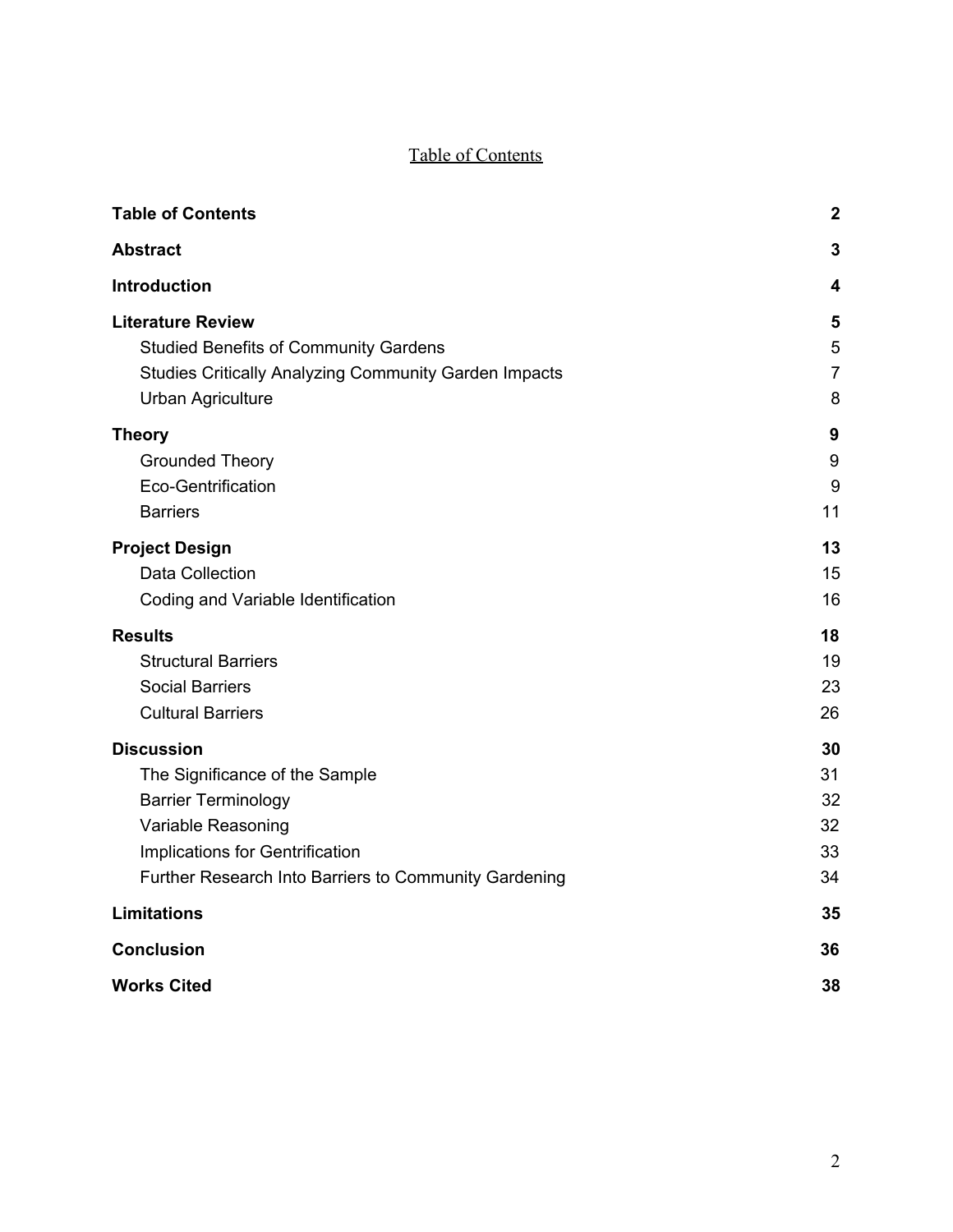#### Abstract

<span id="page-3-0"></span>This paper analyzes structural, social and cultural barriers to community gardening in Portland, Oregon. Both the majority of Portland's demographics and the majority of its community gardeners are white, with much of the minority populations being progressively gentrified and displaced outside of the urban center. Exasperating this displacement is Portland's uneven investment in sustainable and green infrastructure in a process currently being studied as eco-gentrification. In tandem with the eco-gentrification literature, there is growing evidence that urban agriculture and community gardens disproportionately benefit white middle-class individuals through exclusionary spaces that omit minority participation. Portland's community garden participation of black and African immigrant residence is less than 2%. The focus of this paper is to understand Portland's low black and African immigrant garden participation by analyzing barriers to community gardening. To do so, Grounded Theory is employed to analyze the transcripts of 17 semi-structured in-depth interviews collected from black and African immigrant Portland gardeners.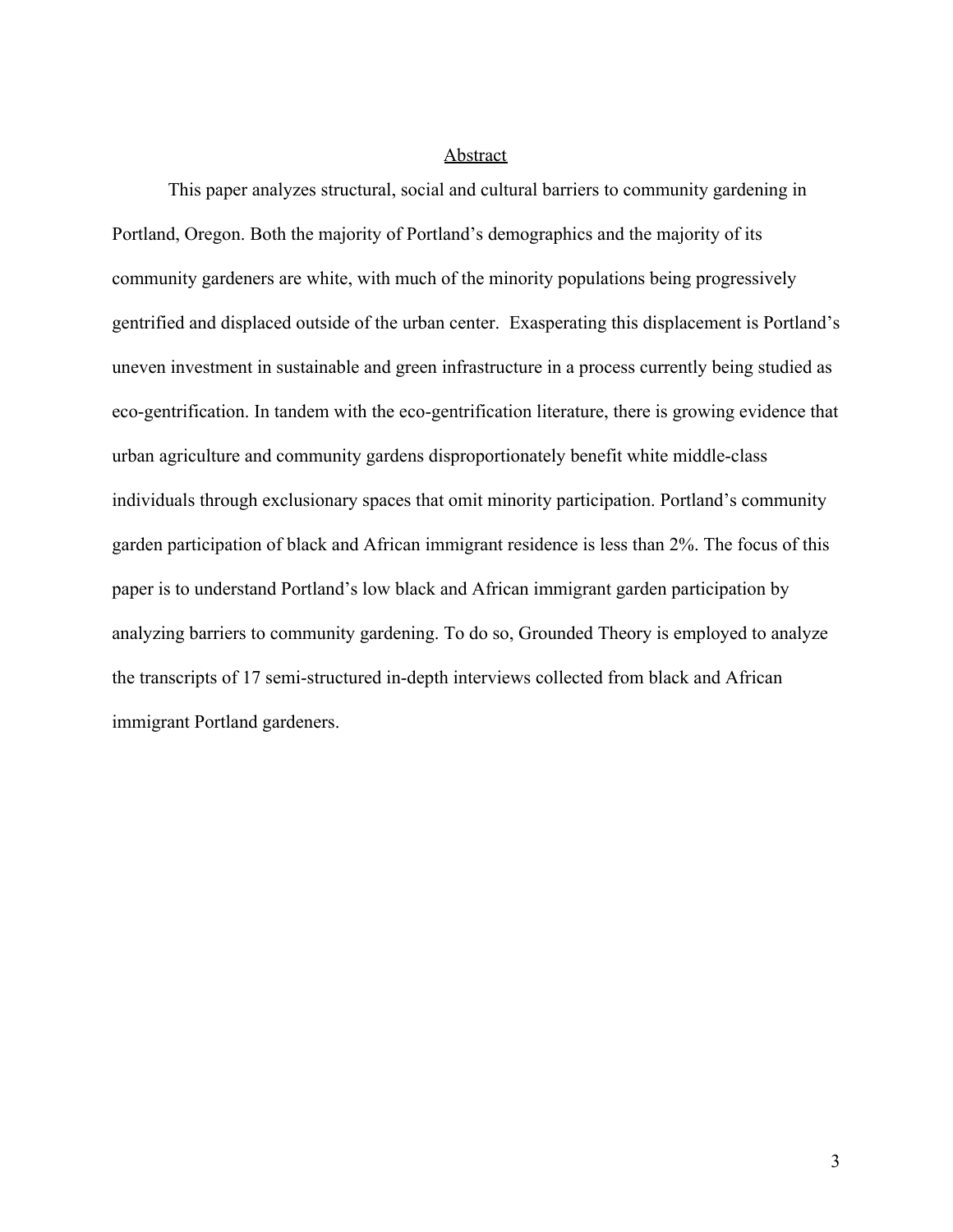#### **Introduction**

<span id="page-4-0"></span>Community gardens in the United States arose as a response by community leaders to the rapid city migration and an economic depression which created a demand for cheap food in the late 19th century. Poor residents were then offered the opportunity to grow food in vacant lots (Irvine et al., 1999; Hanna and Oh, 2000). Post World War I and II the demand for cheap food in cities fell as large-scale agriculture and refrigeration swept across America and subsequently, community gardens became less popular. During the 1960s and 1970s community gardens experienced a resurgence as many immigrants and southern blacks transformed vacant lots into gardens, adding their own cultural dimensions to gardening (Krasny and Saldivar-Tanka, 2003). Over 1,000,000 community gardeners were reported by the mid-1990s (Malakoff 1995, Bicho 1996). Another surge occurred between 2008 and 2016 as the number of Americans participating in community gardens doubled (National Gardening Association). Currently, community gardens are becoming more and popular as over 2,000,000 US household members participate in community gardens with over 5,000,000 households expressing interest (National Gardening Association). This growing interest in community gardening has led to a surge of academic literature into both the benefits of community gardening and the uneven developments that urban agriculture may produce. Few critical studies explore the barriers to community gardening which may be the major factor in preventing the benefits of community gardening from being equitably distributed.

Key Terms - *Barrier*: a circumstance or obstacle that keeps people or things apart or prevents communication or progress. *Community Gardens*: are defined loosely as a single piece of land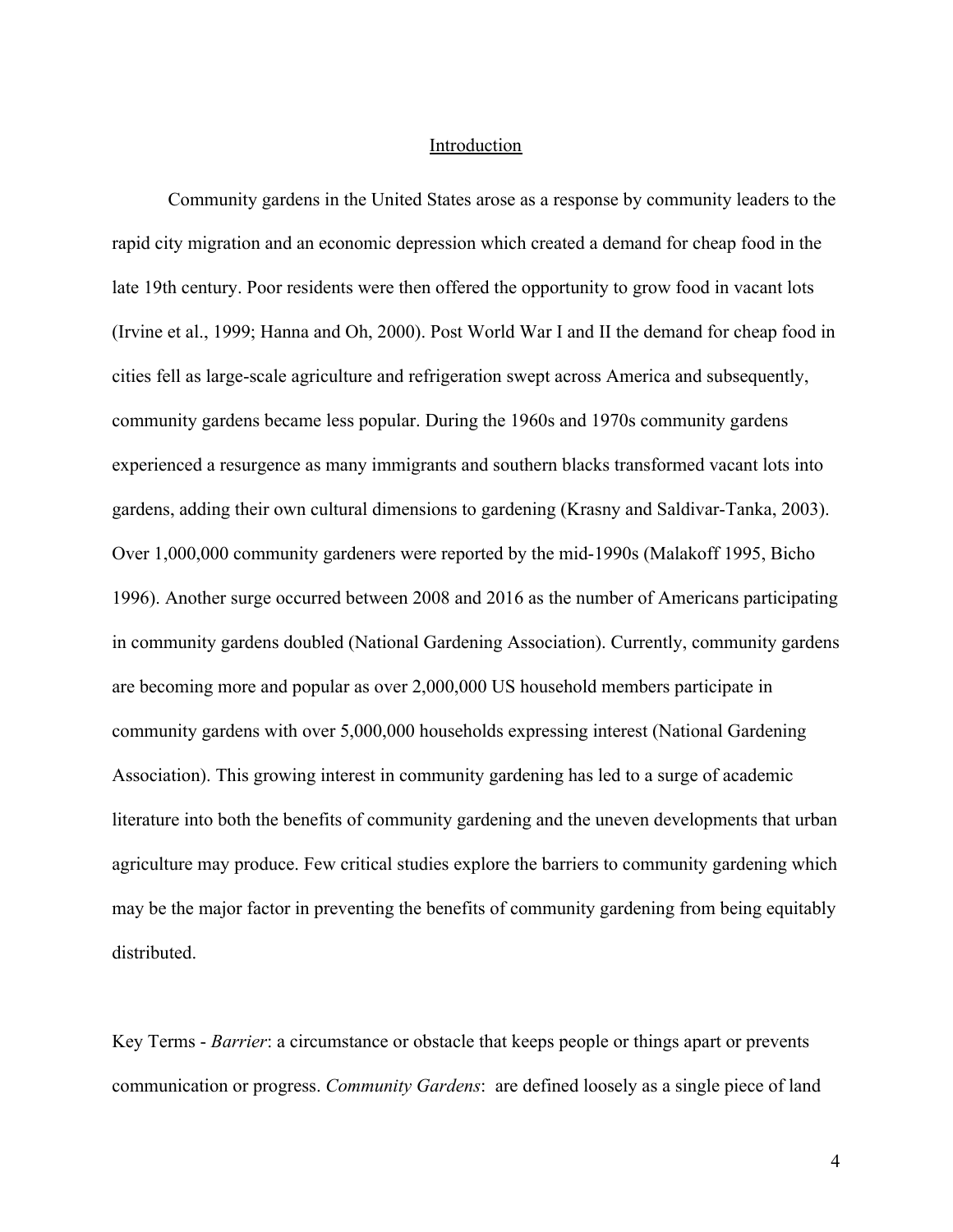gardened collectively by a group of people. *Eco-gentrification*: can be defined as an environmental planning agenda that leads to the displacement or exclusion of the most economically vulnerable human populations while espousing an environmental ethic. *Urban Agriculture:* is the practice of cultivating, processing and distributing food in or around urban areas.

### Literature Review

<span id="page-5-0"></span>This review of the literature is structured in four sections to elucidate the urban community gardening discourse. The first section articulates the widely researched positive effects of community gardening. The second section understands the critiques of urban community gardening development and how, in some communities, they have been documented to unevenly affect the most powerful groups. The third section focuses on modern applicable theory and the foundation of this paper, and the fourth section explores the research gap and the limited research revolving around barriers to community gardening. This literature review both lays the foundation of this paper and explains why I apply the qualitative analysis grounded theory to the gathered interview transcripts.

#### *Studied Benefits of Community Gardens*

<span id="page-5-1"></span>There is considerable and growing research into the positive effects of community gardening. In a review and analysis of the research, Draper and Freedman (2010) conducted a thematic analysis of the data. They found that community gardening improved food security, created economic development, reduced crime in an area, improved youth education, development, and employment, increased neighborhood beautification and provided a space for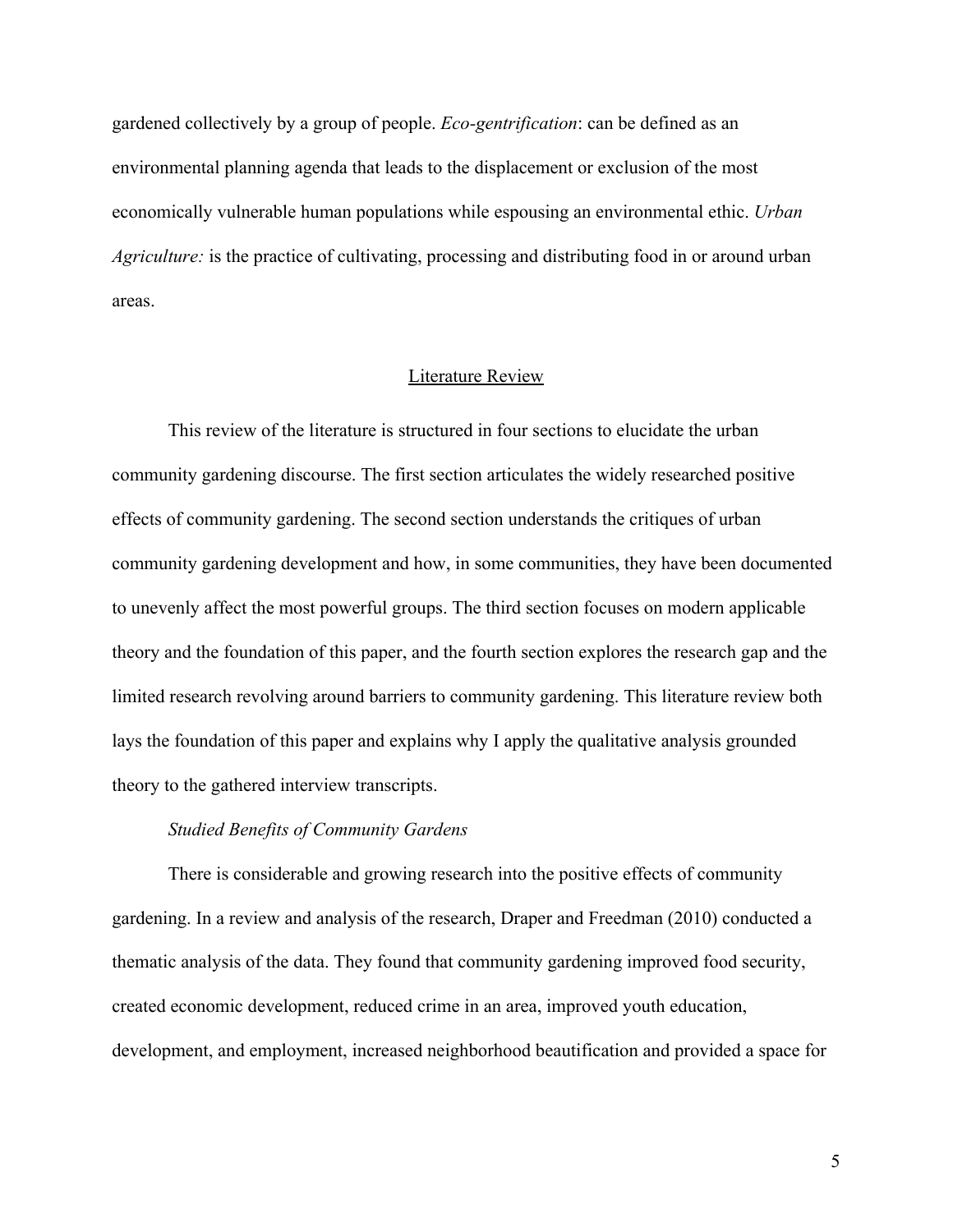cultural preservation and expression. Community gardens were found to enhance positive dietary habits of participant's households, a total increase in Total Emotional Score and greater physical activity among both youth and adults (Austin et al. 2006, Armstrong 2000, Hannah and Oh 2000, Twiss et al. 2003), and land use issues were documented as to mobilize people from diverse backgrounds and varying plots (Schmelzkopf 2002, Smith and Kurtz 2003, Staeheli et al. 2003).

Further research into societal benefits suggests that community gardens provide a sense of meaning and place, cross-cultural interactions and when surveyed, participants report a higher sense of safety and living adjacent to green spaces has a negative relationship with self-reported life stress (Okvat and Zautra, 2011). Other researchers corroborated these findings (D'Abundo and Carden, 2008; Hannah and Oh, 2000; Lawson, 2007; Macias, 2008; Roubanis & Landis, 2007) and found that community gardening leads to a "stronger overall sense of community" (Draper and Freedman, 2010). In the case of Latino community gardens in New York City, community gardens "host numerous social, educational, and cultural events, including neighborhood and church gatherings, holiday parties, children's activities, school tours, concerts, health fairs, and voter registration drives" and help to increase social activism (Saldivar-Tanaka, 2004). Social scientists documented the effects of social capital in community gardens and how expanded networks affect situations outside of the gardens themselves (Glover, 2003, 2004; Glover, Parry, et al, 2005; Glover, Shinew, et al. 2005; Shinew et al., 2004).

Benefits literature continues into two broad categories: ecological and economic. The research into these categories are lighter than the social benefits but are integral to green infrastructure investment. Community gardens are found to increase ecological biodiversity (Colding 2006), offsetting the cost of environmental pollution (Rodenburg 2002) and attracting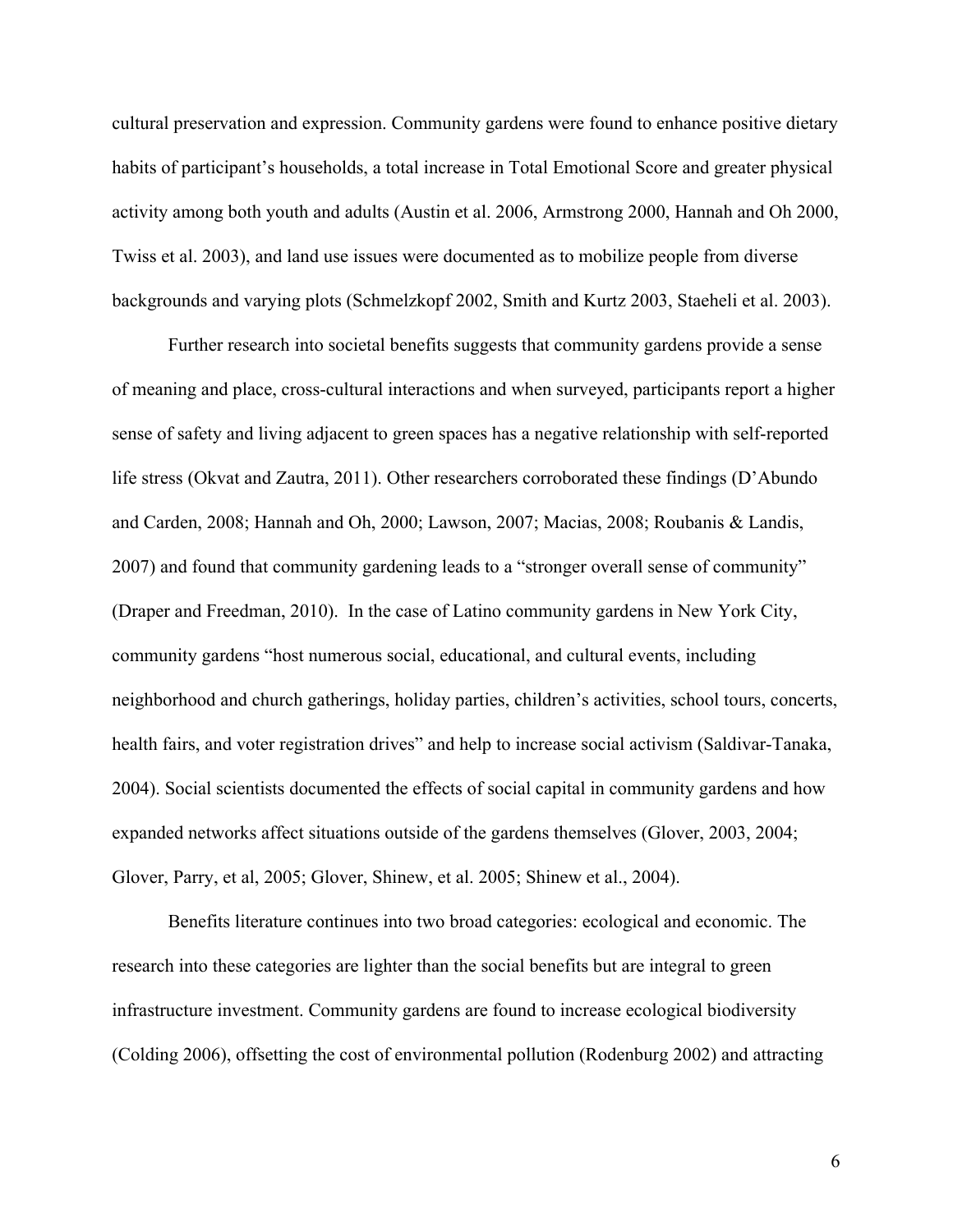necessary pollinators to a city (Goulson, 2010; Osborne, 2007; Sirohi, 2015). Economic benefits range widely from increased property values (Rodbell 1991, Irwin 2002) and increased tax income (Voicu and Been 2008), to food security and job opportunities through the building of social capital (Glover, 2004).

#### *Studies Critically Analyzing Community Garden Impacts*

<span id="page-7-0"></span>Despite these ecological, economic and societal benefits to community gardens, there is growing evidence of negative externalities to community gardens ranging from soil contamination in low-income areas, eco-gentrification, and an uneven distribution of benefits for community gardening. Studies of community gardens in post-industrial or near heavy industry zones have uncovered heavy metals and contaminants throughout the garden (Armstrong, 2000; Finnster, 2003; Kessler, 2013; Kim, 2014). In the cases observed, these contaminants (such as lead) were found in higher levels at community gardens than in other sites near the plot. This contamination of soil may undermine the health benefits associated with these urban gardens (Kessler, 2013; Kim, 2014). Those with lower political or social capital (Bourdieu, 1991) may not have the resources to socially mobilize on a community level to advocate for cleaner air or higher industry regulations on surrounding zones.

A growing body of critical literature indicates that in Denver, CO (Teig et al., 2009), Philadelphia (Meenar and Hoover, 2012) and Portland, OR, white gardeners outnumber people of color disproportionately to the demographic composition of those cities (Slocum, 2006). It is then argued that community gardens and urban agriculture in cities may unevenly benefit white and wealthy individuals (Hoover, 2013). Green subcultures such as farmers markets are argued to predominantly experience white values, and participation (Alkon and McCullen, 2010). This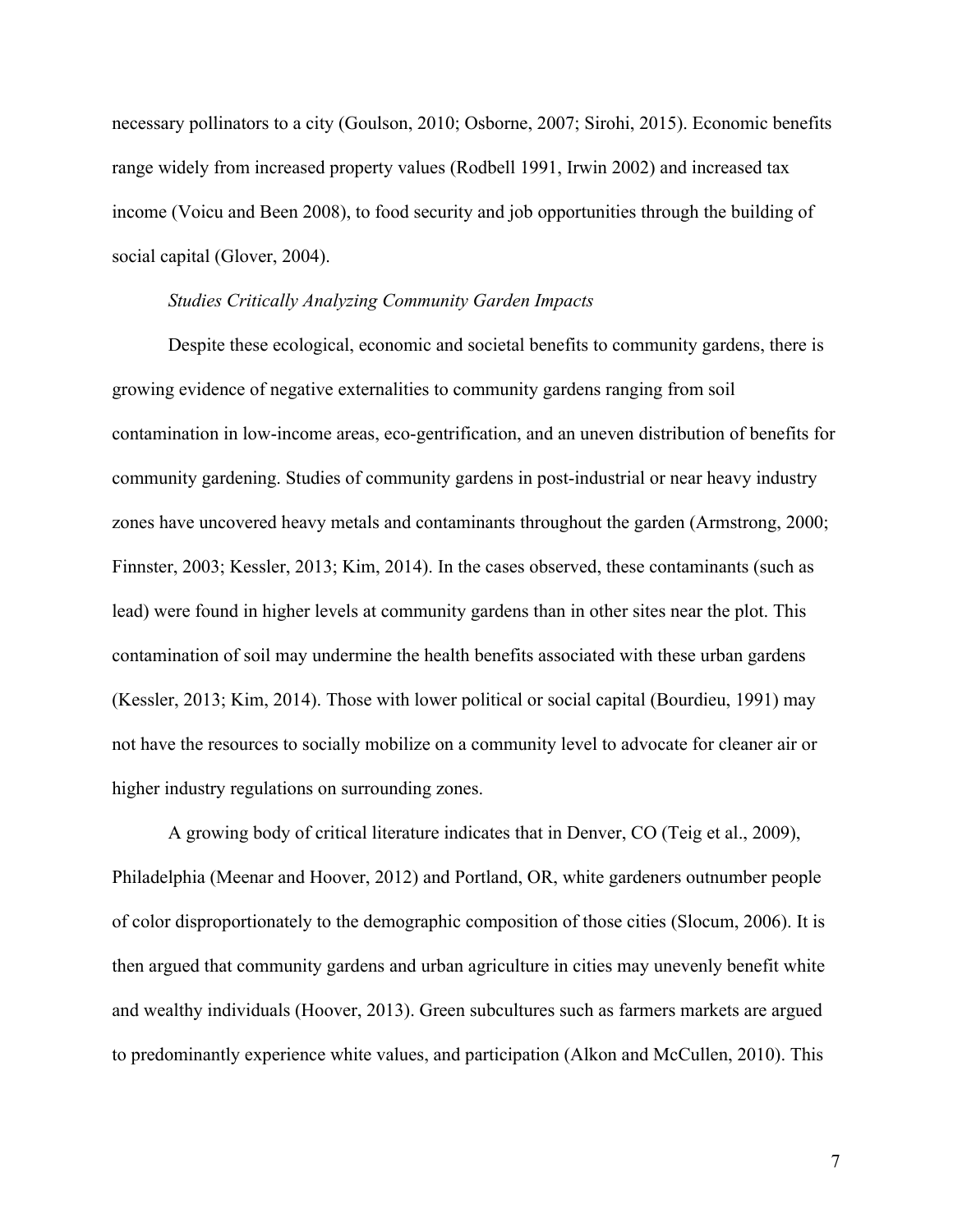subculture then "creates a kind of insider ambiance, in which those who know the wider scene, who tend to be white, feel welcome while those who do not may feel excluded" (Alkon and McCullen, 2010, p. 949).

Portland is ranked amongst the "top ten cities in the US for urban farming" (Renner, 2016). The investment in sustainability has created a focus on green infrastructure and promoting sustainability practices (Mcclintock and Simpson, 2016). Portland city planners have focused on green and sustainable investment to attract high-income earners. Accordingly, Portland has been categorized as a "Green" and "Sustainable" city as planners have promoted sustainable development and cultivated the cities' conception of a progressive ecotopia. Yet, recent research has argued that "Portland's sustainability success are inequitably distributed" (Goodling et al., 2014). Portland's urban core has become more white and affluent while its outer east-side has become more diverse and poor. Investing in sustainability development has many benefits for a community and attracts individuals from all around the US, but can come at a cost.

#### *Urban Agriculture*

<span id="page-8-0"></span>Urban agriculture is the cultivation, processing, and distribution of food in urban areas, and community gardens are loosely defined as a single plot of land gardened collectively. Community gardens can be outside of an urban area but are becoming more and more popular within the bounds of a city. Much of the research exploring the effects of urban agriculture tie together the effects of urban community gardens and urban agriculture. McClintock, (2018) argues that the negative impact of urban agriculture suggests that the more affluent group tends to monopolize the majority of benefits through a variety of mechanisms including establishing exclusionary cultures or raising costs that push out less powerful groups. Investing in urban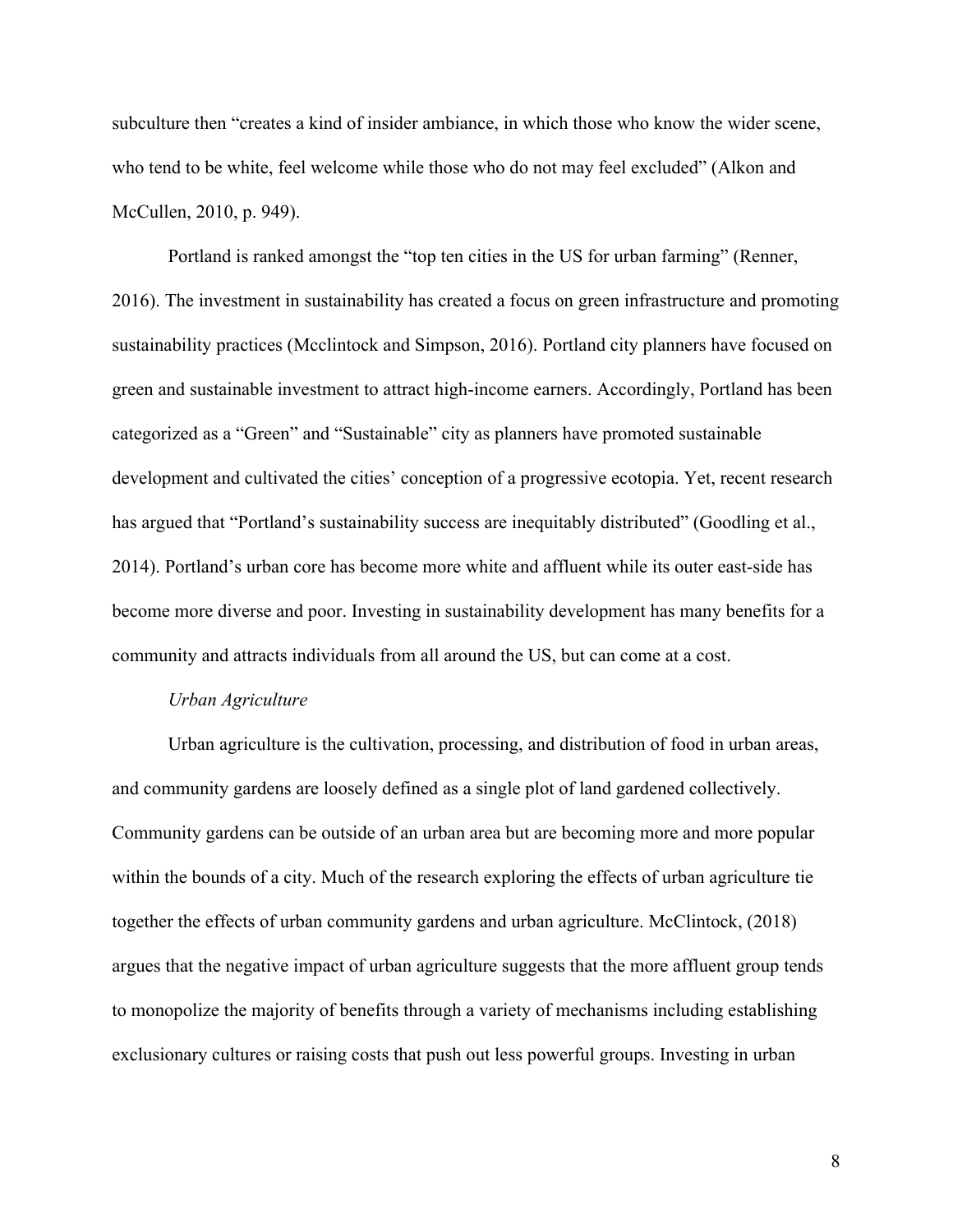agriculture may be exasperating gentrification through eco-gentrification and encouraging insider ambiance to create exclusionary spaces and subcultures that exclude minority populations with a negative stigma.

#### **Theory**

### <span id="page-9-0"></span>*Grounded Theory*

<span id="page-9-1"></span>Grounded theory is a qualitative inductive research method that uses systematic methods and analysis when deductive theory is not available (Strauss, 1987). Grounded theory is the theoretical model chosen for evaluating the transcripts of the 17 black and African immigrant Portland gardeners because of the limited literature on barriers to community gardening and the significance of the population interviewed. Ideally, Grounded theory would have been applied to the methods and data gathering techniques. This study is dealing with pre-gathered data and thus is solely using grounded theory to evaluate the data and produce a guide for further studies and analysis. That paper has no specific hypothesis as to understanding community barriers as to allow the results to guide the analysis, the model (fig. 2), and to use the codes to identify further research recommendations.

#### *Eco-Gentrification*

<span id="page-9-2"></span>The concept of gentrification was introduced in the US in the 1970s and has been widely researched since. From housing, economic, health and cultural gentrification arose a new term called eco-gentrification in 2009 "which I define as the implementation of an environmental planning agenda related to public green spaces that leads to the displacement or exclusion of the most economically vulnerable human population —homeless people — while espousing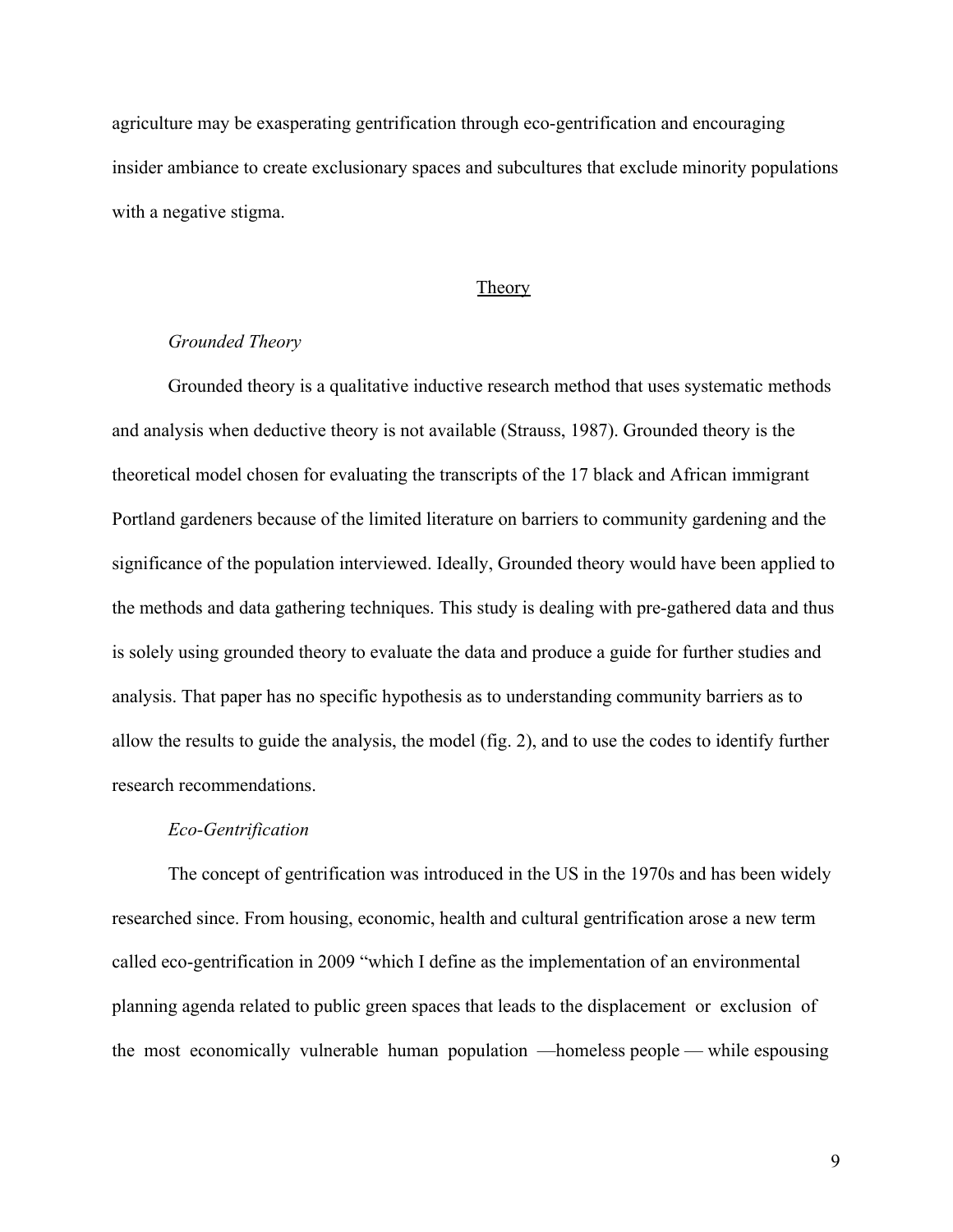an environmental ethic" (Dooling 2009, 41). Gentrification is the arrival of middle-class individuals into a predominantly lower-class area, and eco-gentrification is a subsect of this concept in which an environmental agenda and implementation encourage the influx of middle-class individuals. Evidence of gentrification in Portland pushing out the racially diverse has been documented in studies of a community known as Albina in Portland (Ause 2016, Gibson 2007, Retail 2011). Albina is a community nestled slightly east of the urban core that once had the highest per-capita black population in Portland. The black population is lower today than it has been in the last 60 years. These communities are being displaced and pushed further and further east of 82nd (Goodling et al., 2014). Paired with research is evidence of eco-gentrification where Portland's green infrastructure investment is exasperating displacement (McClintock, 2018).

Scholars have since critiqued sustainability development as potentially exasperating displacement and not providing well-being for all the residence where green and sustainability initiatives are implemented (Bunce, 2009; Cucca, 2012; Dooling, 2009; Gould and Lewis, 2017; McClintock, 2018; Quastel, 2009; Wolch et al., 2014). Although community gardens have been around for quite some time, they can be perceived as a way to signal the formation of a green community while investing in sustainable infrastructure. Paradoxically, in the case of Portland, community gardens can result in exasperating gentrification by attracting middle-class whites and upholding barriers (intentionally or not) that often exclude people of color (McClintock, 2018). As pointed out by McClintock (2018), in 2012, the director of Portland's Bureau of Planning and Sustainability admitted that Portland's sustainability investment is rooted in as many entrepreneurial values as sustainability.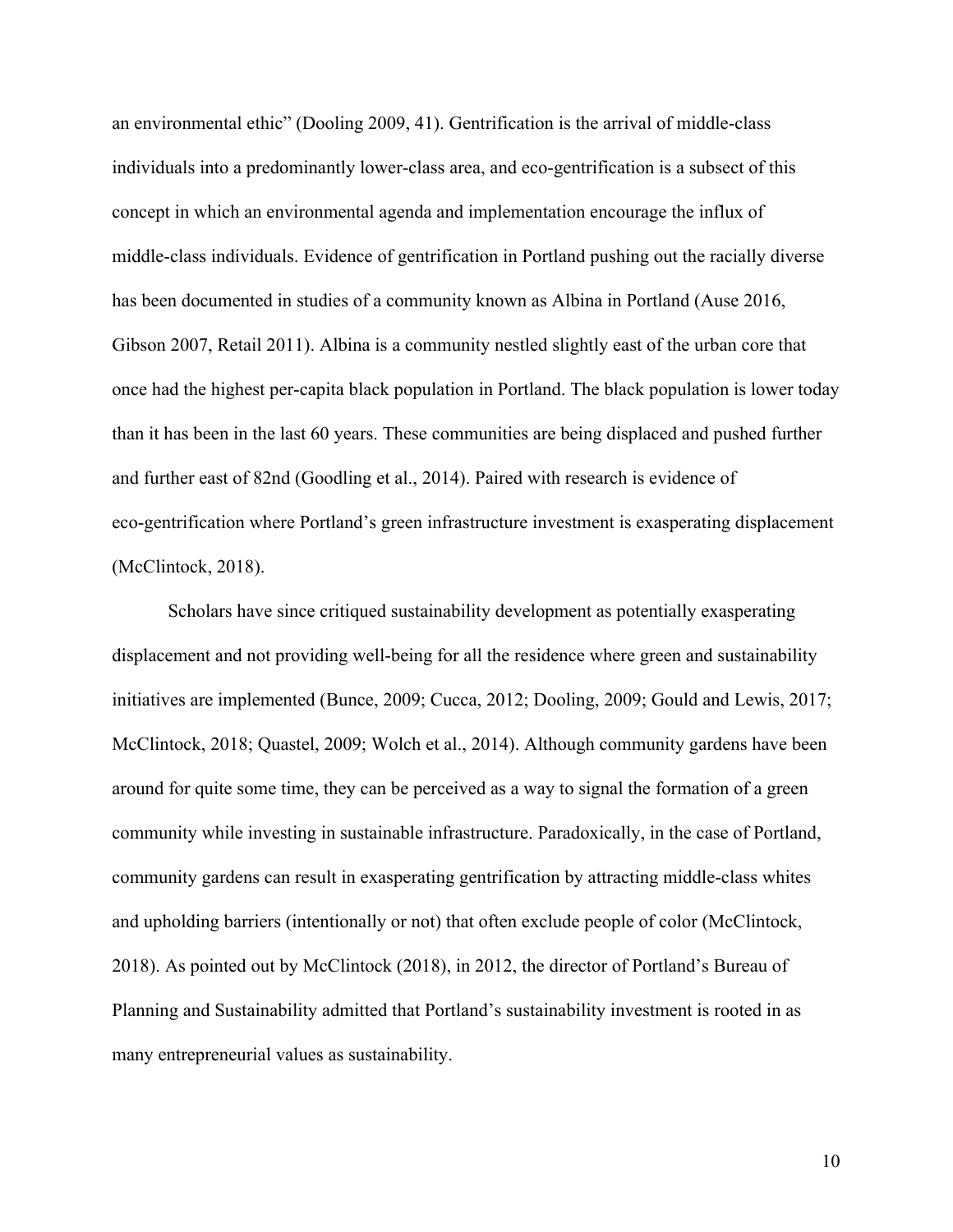"We're not doing it just to be altruistic. Part of the reason we're doing a lot of this is there's money to be made to be made, to be crass. . . .And most of these things are things we want to do to create better, healthier places, anyways. But by doing that, you create a place where people want to live and have businesses." (quoted in D.M. Smith 2012).

#### *Barriers*

<span id="page-11-0"></span>The barriers to community gardening literature is very light and generally resides at the meso-level. Researchers are commonly looking at community organization structure, interviewing community leaders or understanding how policy affects the formation and access to community gardens. There are extremely limited studies that focused on the barriers to community gardeners on an individual level and even fewer that addressed racial disparities or white spaces that often accompany community gardens in the Pacific Northwest. Due to this gap in the literature, this paper examines a study researching barriers to urban community gardening outside of Berlin, Germany by Becker and Von Der Wall (2018). Three community gardens were studied with the intent to identify and categorize barriers. They created the following chart that deconstructs barriers into two categories: primary and secondary which were found to affect both individuals and organizations.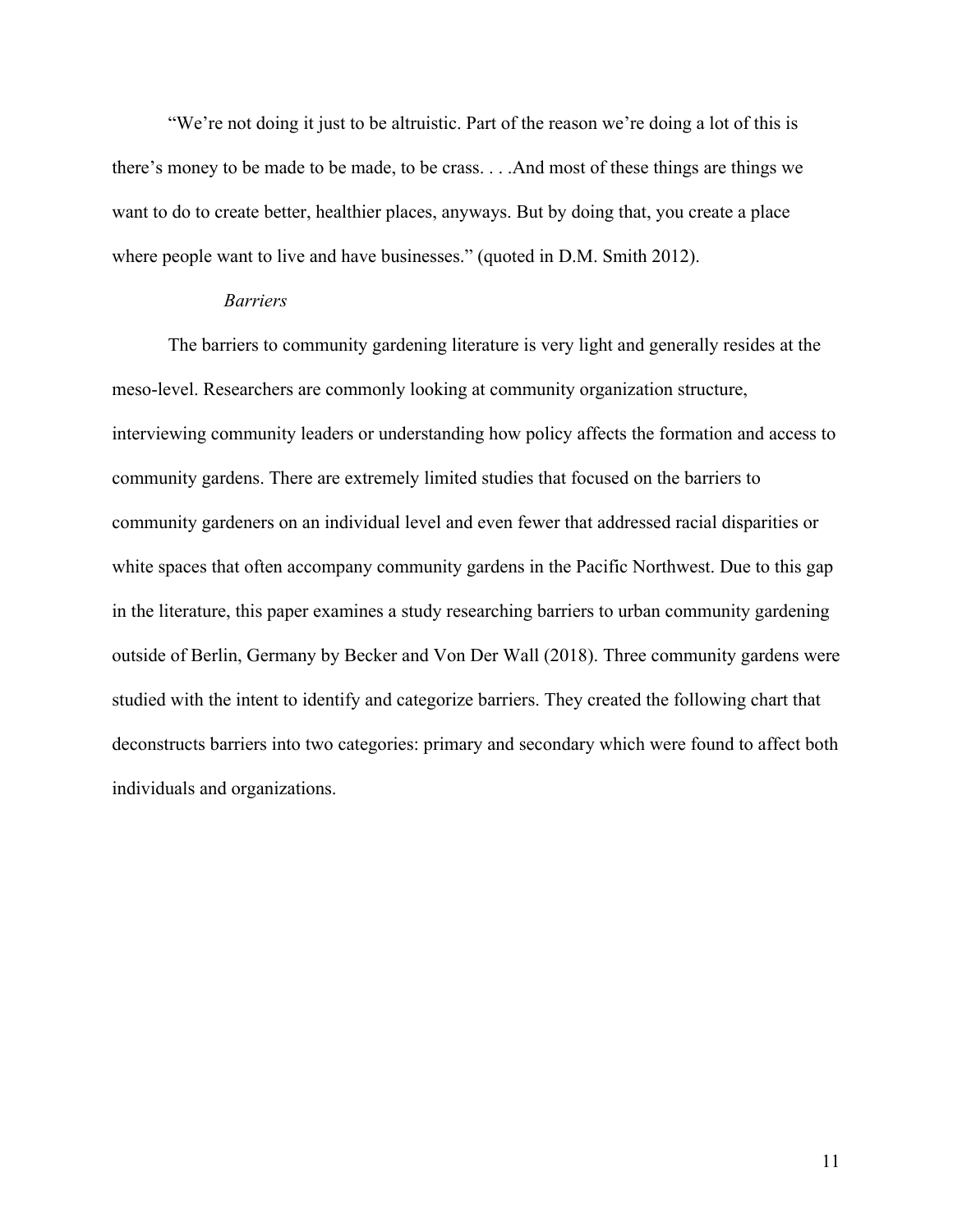

Applying this model, Becker and Von Der Wall (2018) identified ways in which participation in community gardening is affected by barriers. Their findings suggest that financial, spatial and organizational structure are all interconnected and have relationships with the level of participation in community gardening. The focus of this study was on socio-economic and organizational barriers but did not span cultural or exclusionary barriers that were major themes throughout this qualitative analysis. I will modify and apply their framework when analyzing the barriers identified in the 17 interviews of black and African immigrant gardeners in Portland.

In a study of community gardeners in Richmond, VA, Jettner (2017) found in her sample that community gardens were largely racially segregated and community leaders suspected that this was due to "structural barriers (e.g. working several jobs) and general life circumstances (e.g. having children) that low-income people of color face". Gentrification, historical trauma,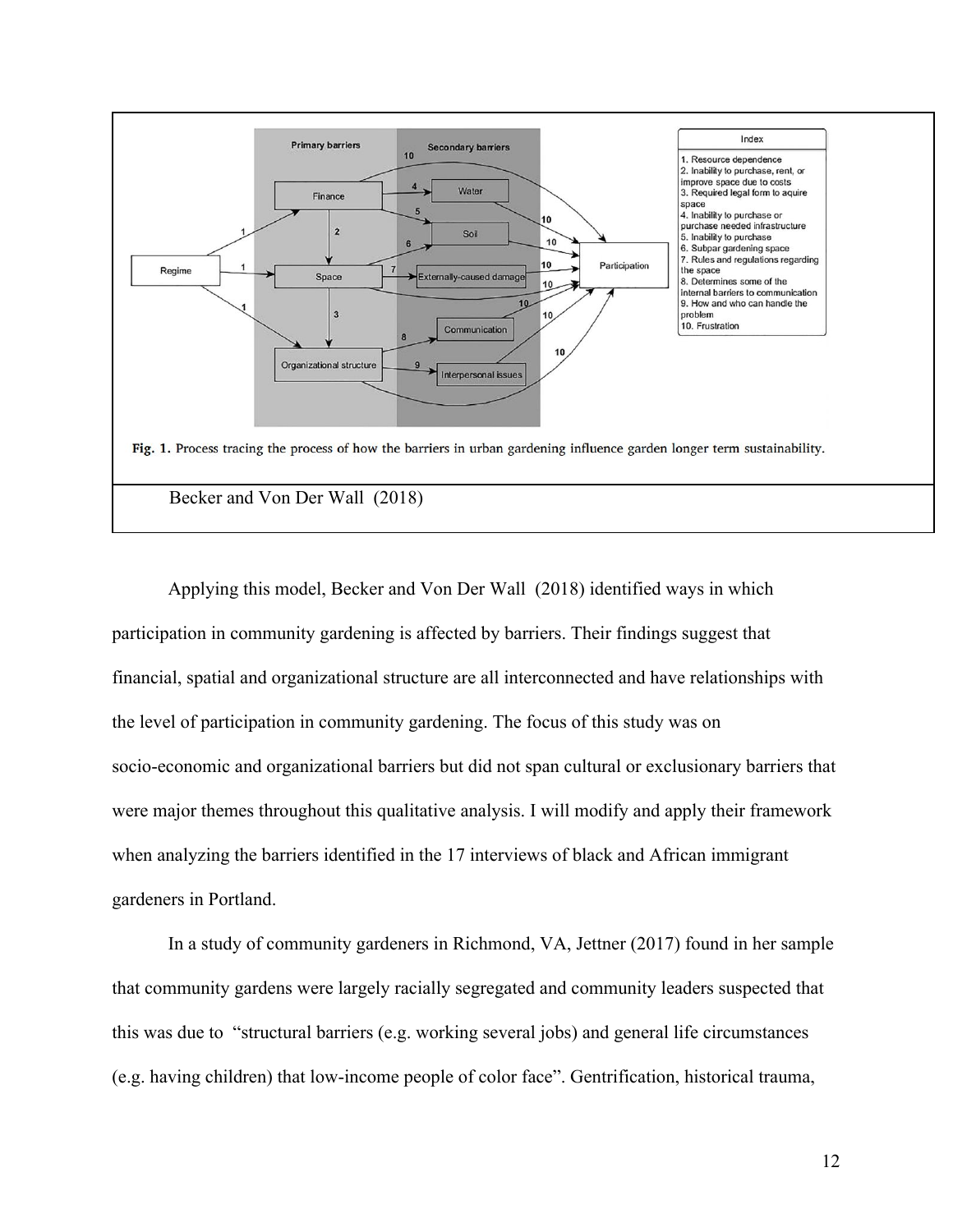lack of entrepreneurial opportunities, and the inability to secure one's harvest were additional disincentives that were cited by those same leaders as to why the gardens were not race or class diverse. Jettner points out that some scholarship indicates that minority community leaders who are aware of structural and cultural barriers can increase minority participation by having that knowledge (Ghose & Pettygrove, 2014; White, 2011). It has been noted that some seemingly benign practices, such as erecting a fence, may signal an exclusionary space (Glover, 2004). Becker and Voon Der Wall pointed out that theft was not much of an issue in the garden that had a fence which implicates solving some barriers (theft) may encourage others (lack of an inclusionary space). The scholarship into barriers is limited and thus the reason for this paper. It is important to both build the framework for studying barriers and make the case that studying barriers is important for community leaders looking to implement social justice policies and encompass more people into the benefits of community gardens.

#### Project Design

<span id="page-13-0"></span>The design of this paper is trifold. This paper is structured to 1) understand the literature pertaining to community gardening, 2) apply grounded theory to 17 semi-structured in-depth interviews gathered by PSU masters candidate David Billings (2018), and 3) create a barriers model to identify all the factors limiting community participation. Portland's government and population tends to vote and enact progressive laws that are often framed as sustainable, but Portland is not very diverse when compared to other major progressive cities (e.g. New York City and Los Angeles are less than 50% white). Due to recent research into sustainability, gentrification and the unequal development of communities in Portland, there has been growing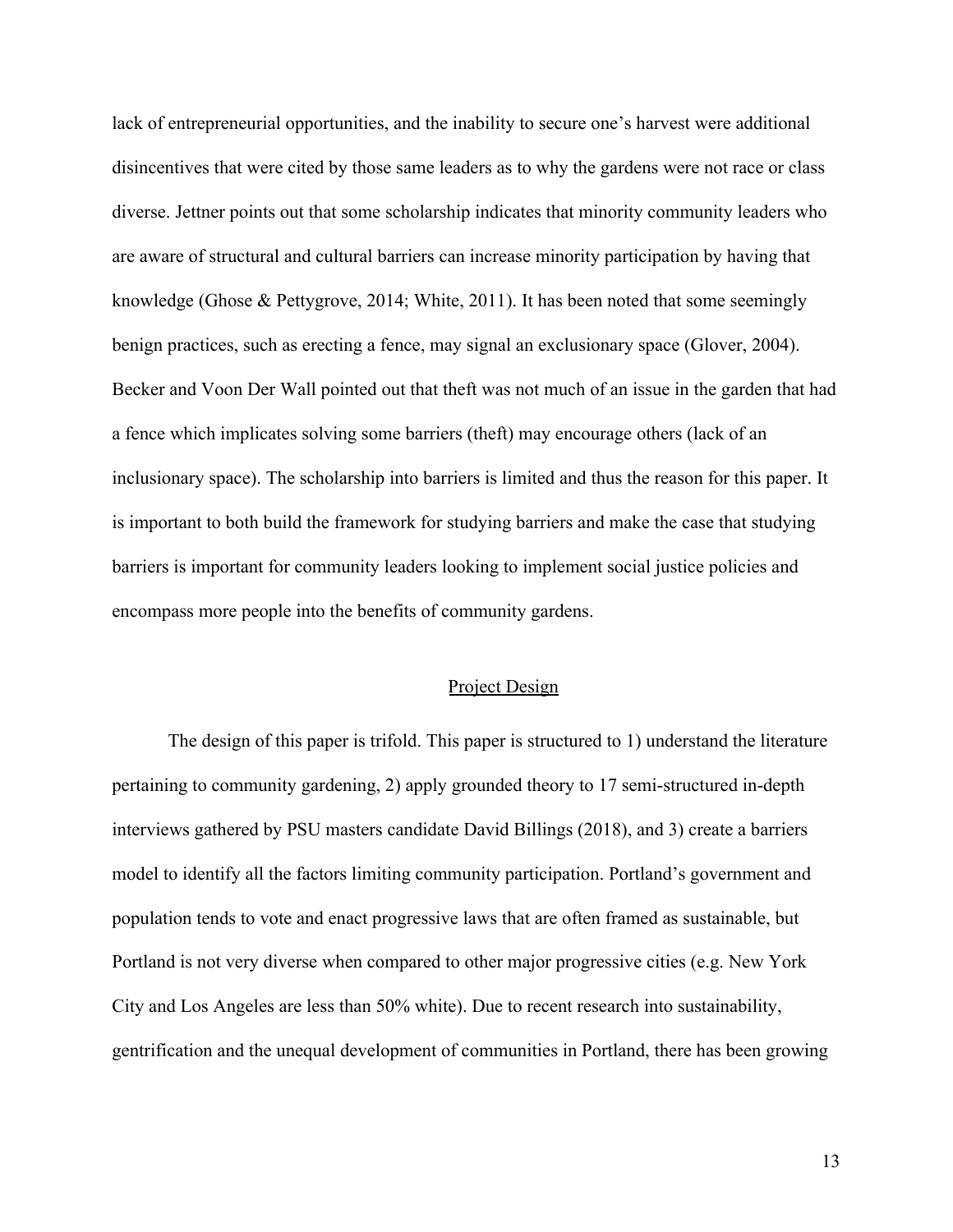scholarship to suggest that not all populations in Portland receive benefits from sustainability investments or urban agriculture initiatives. Indeed, many minority groups are heavily gentrified and pushed further and further east of the city (Goodling et al. 2015, ). These concepts are theoretical centerpieces to this framework, but due to the lack of research on the barriers to community gardening, there is a vacuum when understanding the specific barriers decreasing participation.

Becker and Von Der Wall (2018) touch on the complexity of barriers and their relationships, but they leave out cultural barriers. This is probably due to the interviewees and data set that they were researching. This study looks specifically at black individuals in a city where 76.1% of the population is white. Although black Portlanders make up 6.3% of the population, 1.6% of the (approximately) 1,000 PPR plot holders are black, and all 17 of the interviews in this study are with black and African Portland residents. There is limited data for other community garden programs but their numbers are very low compared to PPR plot holders.

| Table 1: Race/Ethnicity for PPR community garden plot-holders (2016) compared to (2010) Census |                       |                          |  |
|------------------------------------------------------------------------------------------------|-----------------------|--------------------------|--|
| Data Race/Ethnicity                                                                            |                       |                          |  |
|                                                                                                |                       |                          |  |
|                                                                                                | % of PPR plot-holders | % of Portland population |  |
|                                                                                                |                       |                          |  |
| White                                                                                          | 69.5                  | 76.1                     |  |
| <b>Black/African American</b>                                                                  | 1.6                   | 6.3                      |  |
| American Indian & Alaskan Native                                                               | 0.3                   | 1                        |  |
| Asian                                                                                          | 7.6                   | 7.1                      |  |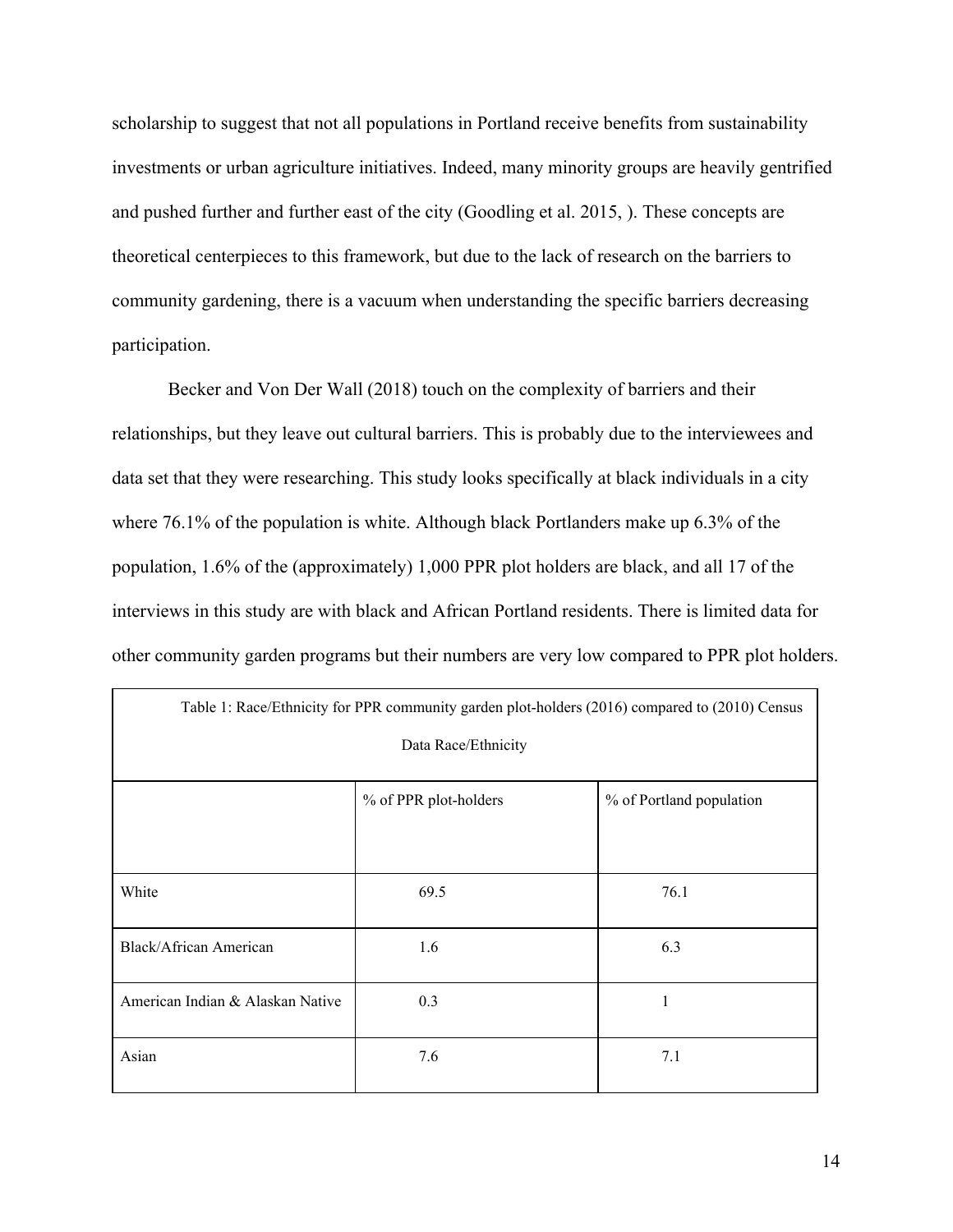| Native Hawaiian and Pacific                                    | 0.2 | 0.5 |  |
|----------------------------------------------------------------|-----|-----|--|
| Islander                                                       |     |     |  |
| Hispanic or Latino                                             | 6.6 | 8.4 |  |
| Other race                                                     | 2.2 | 4.2 |  |
| Multi-racial                                                   | 4.4 | 4.7 |  |
| Declined                                                       | 7.4 | -   |  |
| *Due to some overlapping categories, census total exceeds 100% |     |     |  |

# *Data Collection*

<span id="page-15-0"></span>The data for this project was gathered using semi-structured, in-depth interviews of 17 black and African Immigrant adult individuals who participate in community garden spaces across Portland, Oregon. Participants were asked about their experiences in the gardens, both negative and positive, perceptions of the spaces and other gardeners, and the impact of these factors had on their activities, participation and overall experience. The in-depth interviews were semi-structured, following an interview guide and allowing for deviation. Whenever possible, the participants were allowed to lead the interview, only referring to the guide as needed. The final questions in the interview requested information on the racial dynamics of their garden and any changes they would make if they were able to. The gardeners were from 10 gardens across Portland.

Participants were recruited using a purposive convenience sampling approach and outreach including publishing a newspaper ad, emailing community garden managers, and snowball sampling. Several participants were also recruited in person during periods of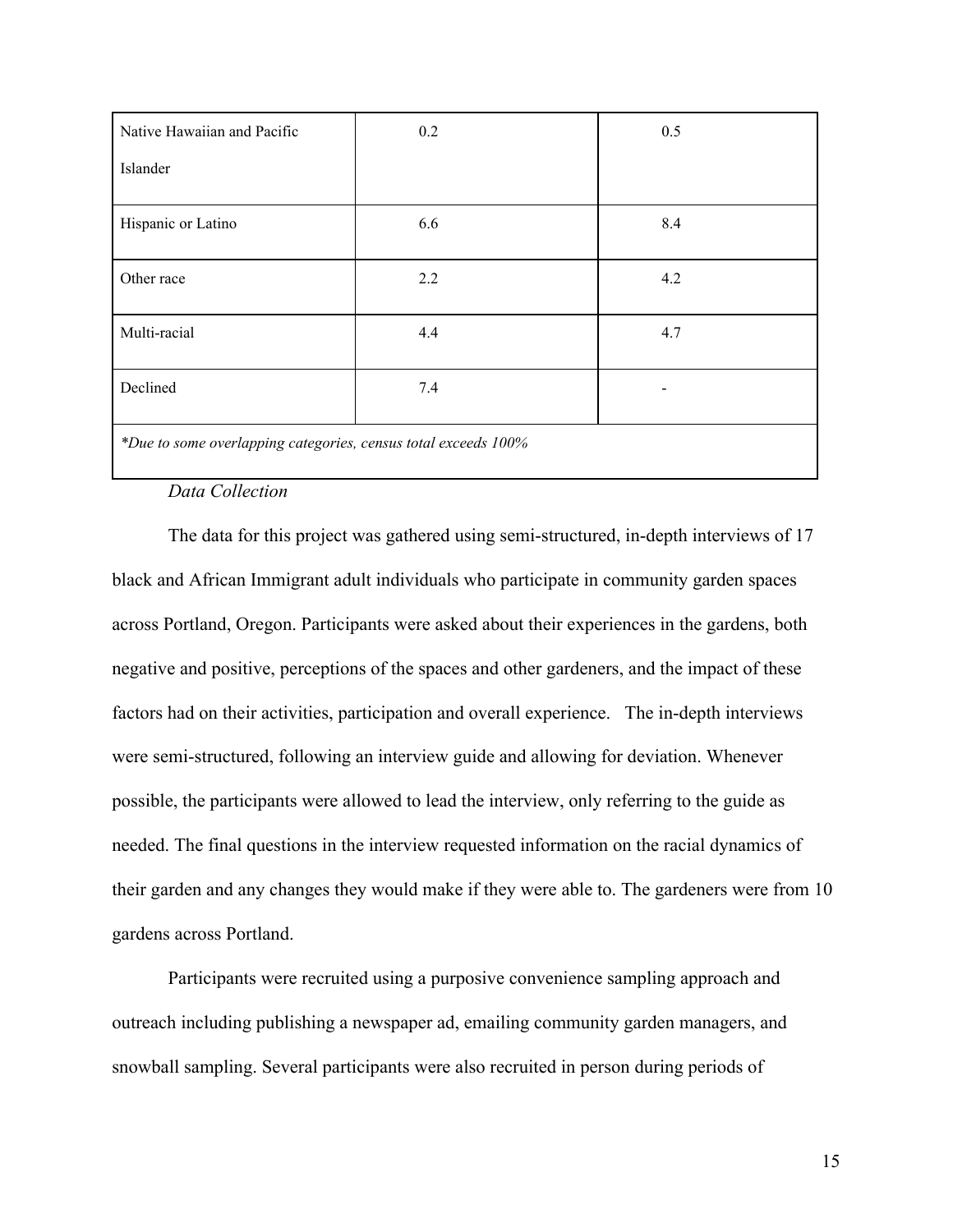observation at some gardens. The gardens of interest were identified using Portland demographic data available through the PPR community garden program. Other gardens outside of the PPR system were identified as potentially having multiple black or African Immigrant community gardeners.

Informed consent was granted by all participants. All interviews were assigned a pseudonym digitally recorded and fully transcribed by a researcher or research assistant. The interviews ranged in length from 21 to 70 minutes, with an average of 41 minutes. Six of the interviewees identified as male and 11 identified as female and the average age of the group was 46 years old. Eight participants had a college or graduate degree, and six had some college. Only three participants had less than high school or high school.

#### *Coding and Variable Identification*

<span id="page-16-0"></span>The frames applied when creating the codes began with a collaborative effort to predict the barrier variables affecting an individual after multiple pass-throughs of the transcriptions. As the coding process proceeded, codes were altered and added to best formulate more accurate categories of barriers. Barriers were listed in three broad categories that are closely interrelated to each other. Each category has its own sub-categories that were coded and applied to the transcripts.

Motivations are push/pull factors that constitute the allure of community gardening. They are conceptually understood as the positive to the negative barriers which prevent community garden participation. Even if the motivation is high to garden, barriers may make it impossible or too difficult. Thus the barriers were broken down into three categories for easy conceptualization and manipulation: structural, social and cultural.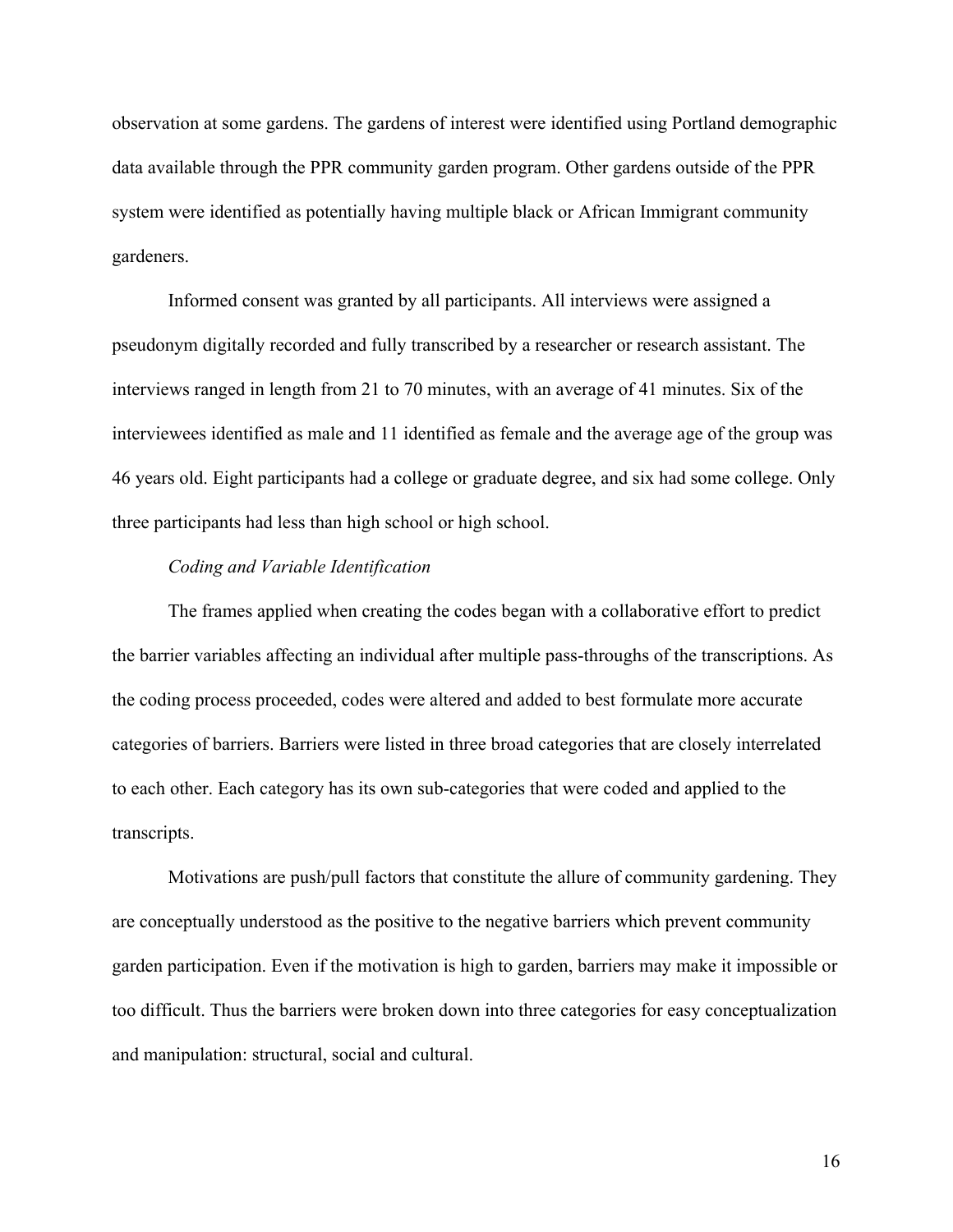Structural barriers in the context of this paper can be policies, practices, locations, and norms established on an organizational level that favor an advantaged group while systematically disadvantaging a marginalized group. Under this umbrella falls the effects of gentrification through many different avenues. Barriers on this level are perhaps the most accessible for city planners or community leaders to address as they include information, cost, rules/bureaucracy and proximity to the community gardens. These concepts are not mutually exclusive and often require the absence of these barriers for an individual to access their local community garden.

Social barriers in the context of this paper refer to any obstacles one may experience pertaining to family, socio-economic status or feelings of safety on an individual or group level that discourages participation in community gardening. This category is broad and made up of time, kids/family, safety and theft/vandalism barriers that influence participation. This category fills the grey area between cultural barriers and structural barriers.

Cultural barriers in the context of this framework are any impediments or difficulties caused by cultural differences. This can include any difficulties arising from negative social stigma relating to race, cultural norms or languages. There was difficulty from the respondents in articulating these barriers past feelings they had about spaces where they did not feel welcome. Obvious cultural barriers include language or overt racism, but harder to quantify and more subtle cultural barriers span a feeling of ostracization, a feeling of non-belonging due to race, or feeling like the participants were always watched when in white spaces.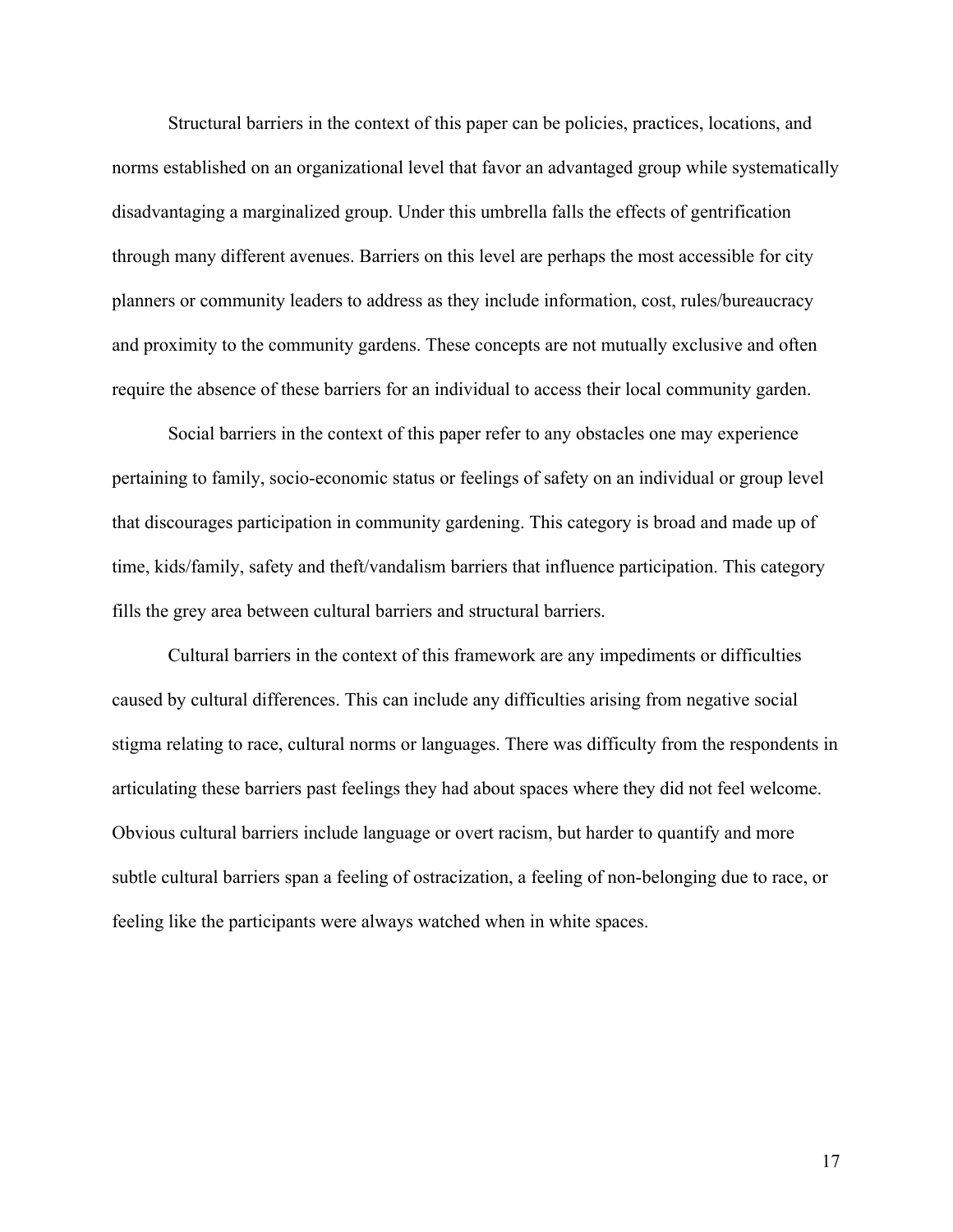# Results

<span id="page-18-0"></span>The results of the analysis are categorized in a theoretical framework that captures many of the structural, social and cultural barriers that must be weighed against motivations to calculate the likelihood of participation.



Barrier Variables Affecting Likelihood of Participation in **Community Gardens** 

**Fig. 2.** Model of barriers affecting the likelihood of participation in community gardens.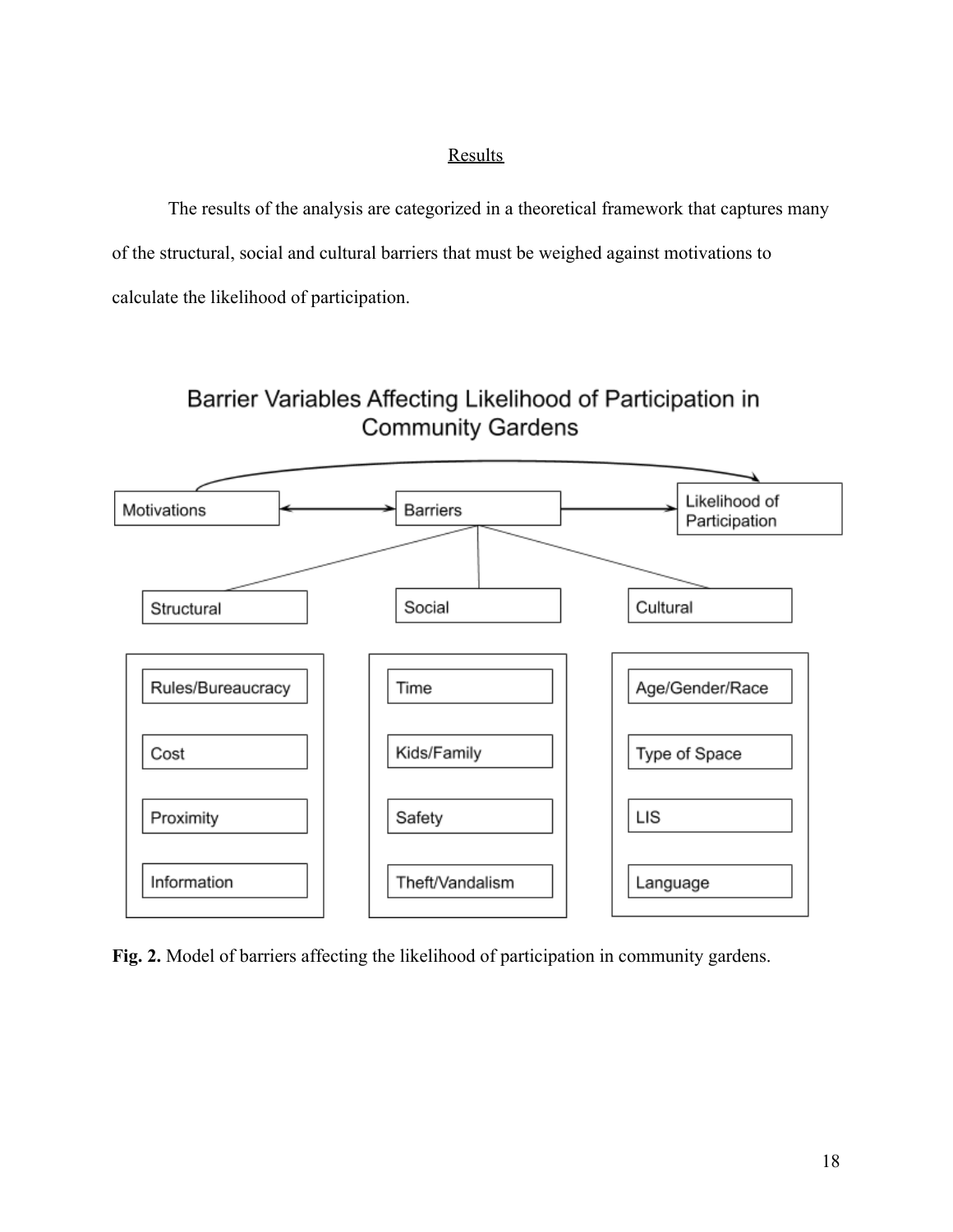#### *Structural Barriers*

<span id="page-19-0"></span>**Informational barriers.** A primary barrier to gardening is access to information, and under this umbrella falls understanding and navigating the application process, understanding hierarchies, availability of plots, norms, rules or even knowledge of how to participate. This includes the available information individuals receive from information holders concerning their local community garden and the ease in which a program can be applied for. Churches and community organizations often publicize or run community gardens but this can be a limiting factor in itself. For example, depending on where information campaigns to increase garden participation are being disseminated, location will factor into which groups become aware of said program. In Portland, scholarship programs are available for low-income gardeners and navigating the scholarship program can be resource-intensive and require access to knowledge that is not widely disseminated amongst disadvantaged groups.

Individuals interviewed commonly reported not hearing about how or where to garden, this barrier is one of the first structural barriers faced by Portland gardeners. Subsequently, with sufficient knowledge of where to garden and the process of applying to gardens, gardeners reported frustrations learning the rules and navigating the sometimes complicated programs available to them. Some gardeners reported a lack of information shared by garden managers, even when they persistently requested access to chain emails or monthly newsletters. Many gardens in Portland throw weekly, monthly or yearly events and use different strategies to spread the word. If the information dissemination infrastructure is lacking, this may be a major barrier for gardeners and may increase feelings of isolation, as explained by a respondent under the pseudonym Lisa.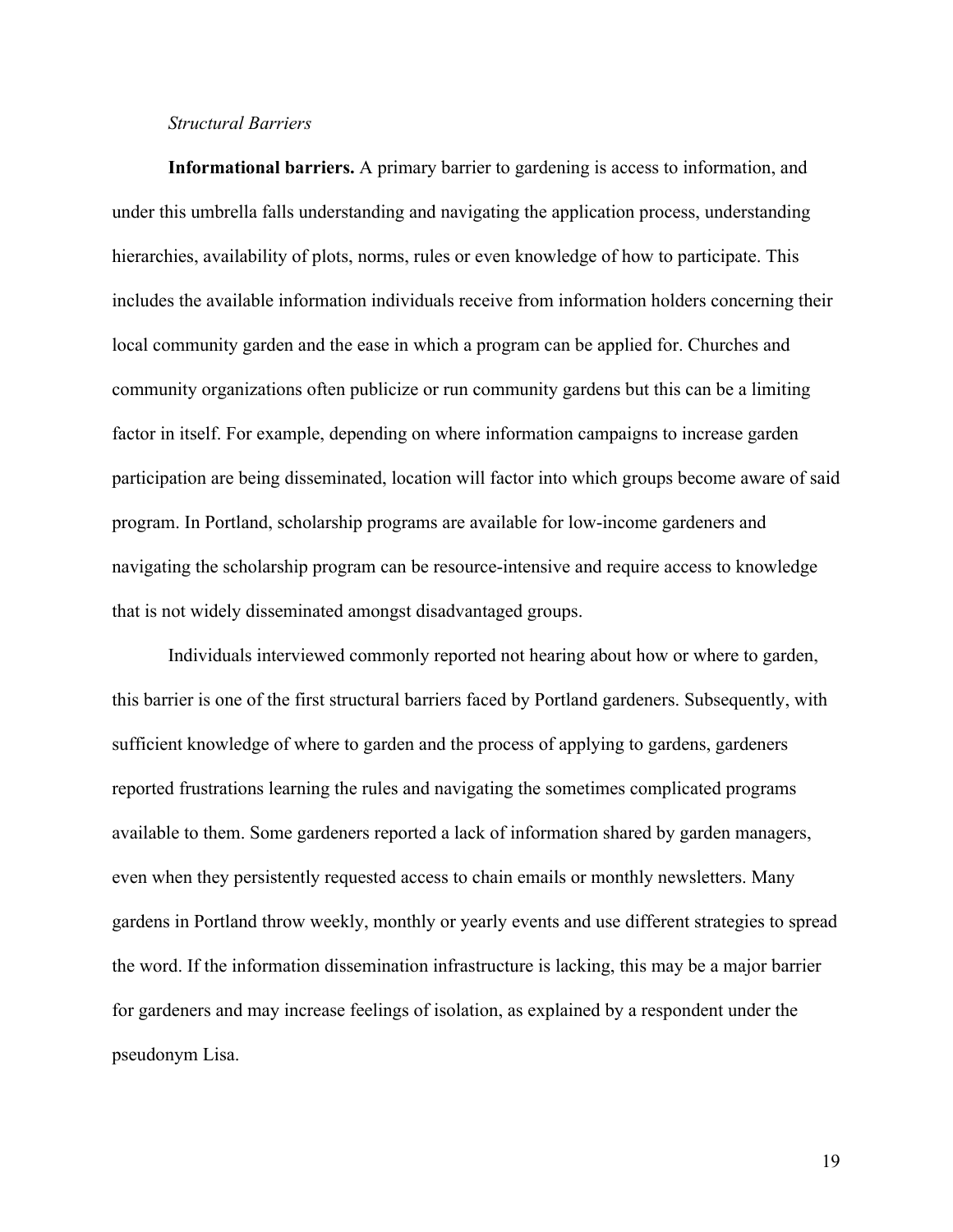"Lisa: And also, the communication. So I get the communication from Portland Park and Rec, but I've gotten no communication from this actual... from the Garden Managers. So, I mean they post... like they post if there's a potluck or something but I have a sense that people know each other here and they... I don't know if they are just friendly with each other or... Like I know some people are part of the same family but it seems like, I know there's an email list or there're emails that go out. They're like, "Oh, you didn't get that email?" I'm like, "no, I didn't get that email." So um I think if people take on the roll of like manager, if you're gonna volunteer for that you need to make sure you're including everybody."

**Proximity barriers** are any restrictions on the access of community gardens based on the proximity or location of the garden. These barriers are closely tied with gentrification as people with low-income are pushed further and further away from community gardens. Distance from community gardens can make participation progressively more difficult. Transportation infrastructure serves as a factor that either can compound proximity barriers or alleviates them as access to gardens can be restricted by bus routes, parking availability, proximity to public housing, or the physical location of the garden.

 "Albert: There's public housing four blocks away. Many of those folks- if you get somebody to run it that enjoys it, where it's not a problem- if they have to come across town for a four-hour job twice a week you're not going to come across town for a four-hour job twice a week. But if it's close by it's not that hard."

**Cost barriers** include any out of pocket expenses required to participate in community garden programs. This can include the financial burden of living near a garden (see lit review: Community Gardens and Property Values), garden supplies, tools, plots, and other fees or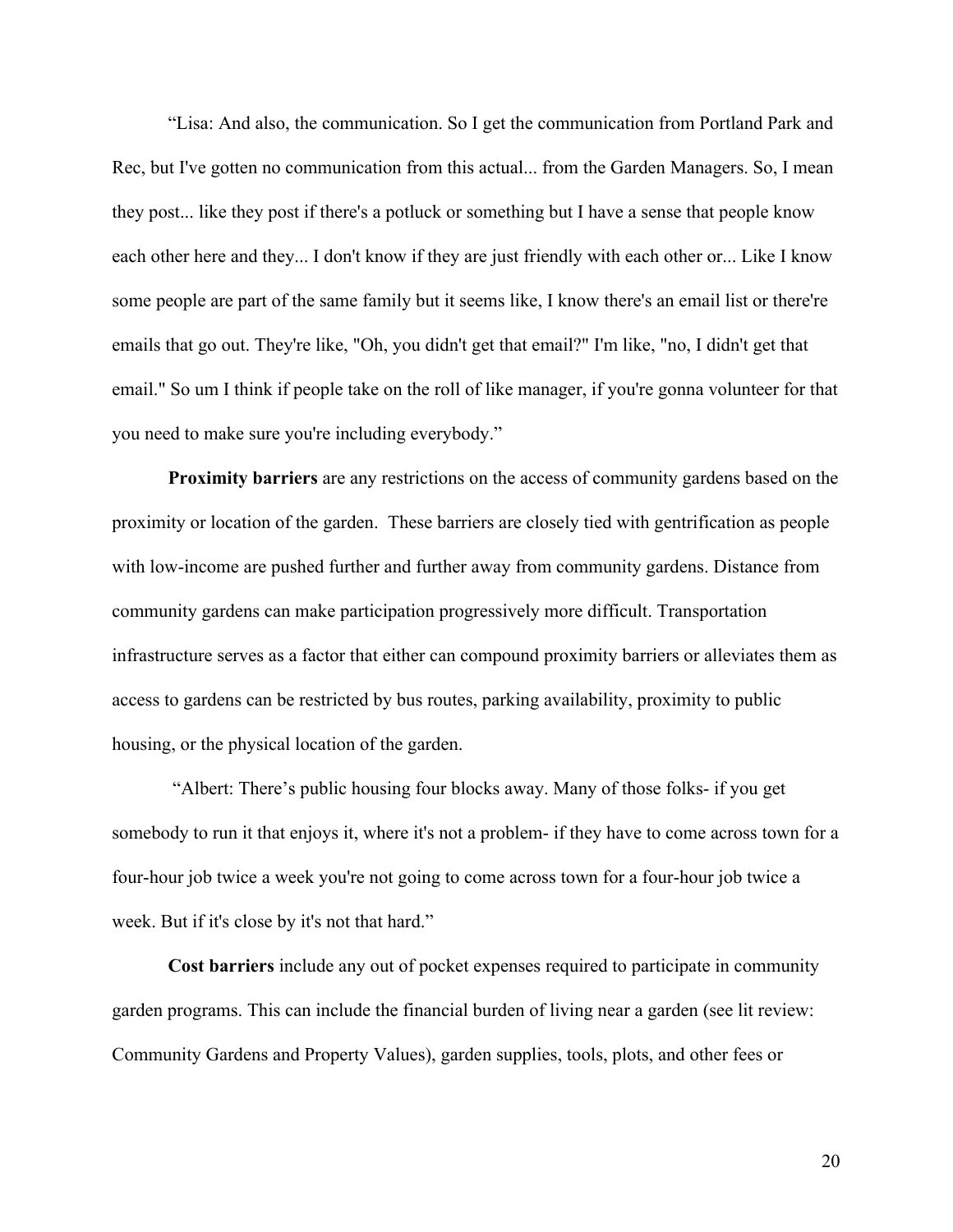expenses required to be covered by gardeners. Plot rentals can range anywhere from \$10-\$200 a year, yet a more subtle expense may be living in a neighborhood where property values rise due to the establishment of a community garden (Voicu and Been 2008). This sort of eco-gentrification is a hidden cost to Portland's green infrastructure (McClintock, 2018) and reflected in the concerns of the sample.

"Lisa: I think you have to have the time. Like, I know people who are open to gardening but they don't, they literally do not have the time. You have, I mean, more Black folks are towards the lower end of the income scale than the higher end so you usually working couples if you're not, if you're in a relationship. They're usually both working and you add kids to that, then you add rising rents to that."

Seed and tool sharing programs help offset the costs of items required to garden, where scholarships can help eliminate the cost of the plot rental. These programs require an understanding of how these systems work and where to access assistance, yet costs and resources were common concerns for the interviewees.

 "Donna:. . .I see the contradiction here is that if you will- if you want to have a, like a garden, that takes time and resources but if you have to work to get economic power for yourself for just basic necessities then that leaves you kind of limited time for a garden, right. And so you have to kinda prioritize."

**Rules and bureaucracy** were commonly referenced barriers that gardeners expressed frustration over. This category spans all rules and regulations that require or restrict actions access to and/or once a member of a community garden. PPR's waiting lists were sometimes so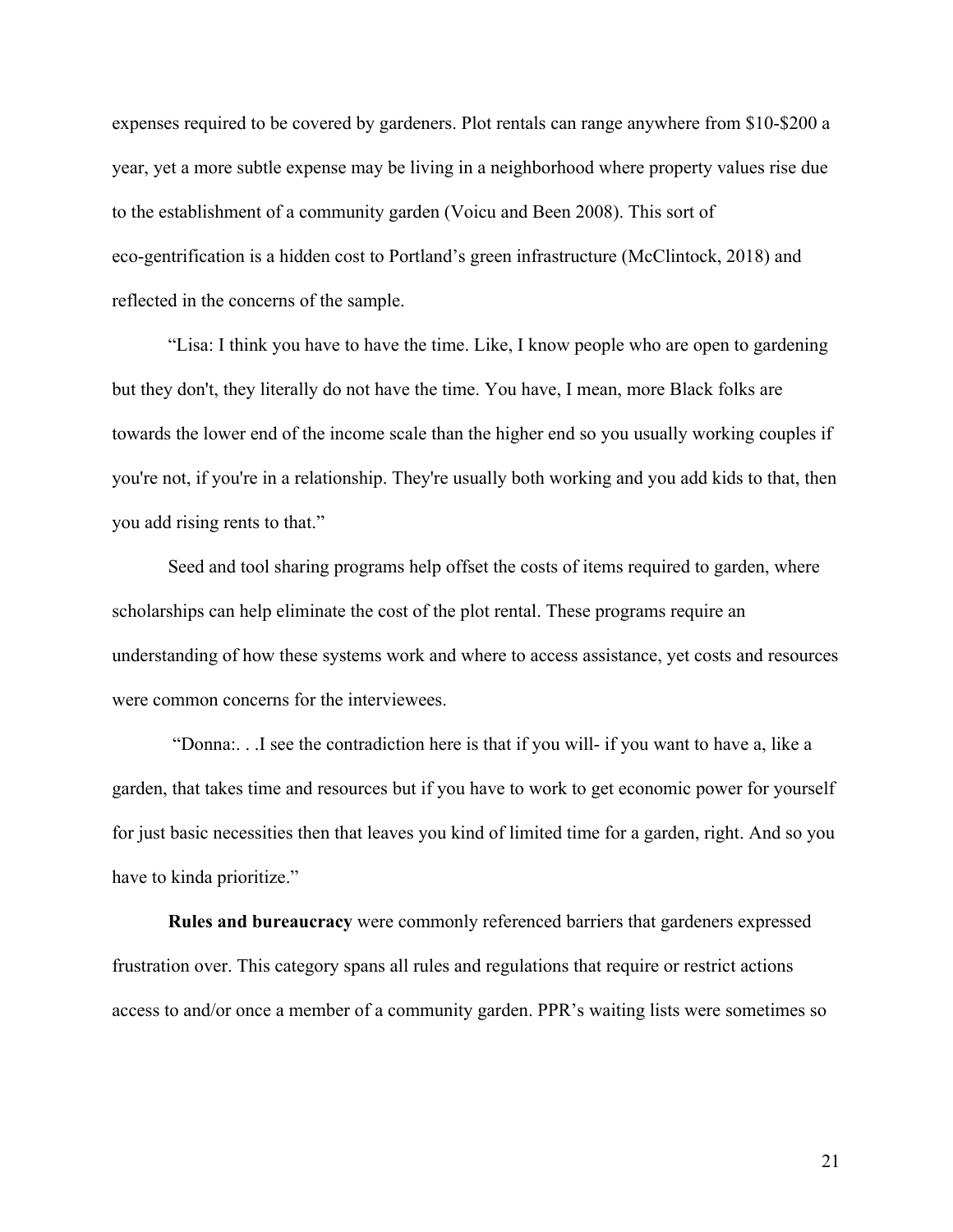long that they frustrated some of the gardeners interviewed, so much so that in some cases, they found or founded other garden organizations.

"Jay: . . . I tried getting into one of those... things [PPR plots] and reserved my name into one of the plots but they basically said you have a three year waitlist, so...

Billings: Especially for one that's anywhere near where you live.

Jay: Yeah, I mean the closest one to me was sunny side or wherever. It was like Belmont and something. Belmont and 25th or something like that. That was like the closest one so I didn't even, I just gave up on that idea... a long time ago." - Jay

Many community gardens have minimum volunteer hour requirements, in which participants have to come in and volunteer their time to the community garden. A common frustration was expressed over the enforcement of strict rules by garden managers or other gardeners, which was perceived as "policing". Some gardens had a "three-strike" policy that involved plot maintenance. Plots with excess weeds would receive a warning and after three warnings, the plot holders were evicted. Individuals who were struggling with life circumstances reported feeling ostracized or controlled by garden managers and other gardeners who were trying to enforce legitimized or non-legitimized normative rules.

"Henry: Well we kind of talked about it before. I think the policing of people just trying to grow food. That's probably a major factor. I don't know if they cost anything for Portland Parks and Rec but I feel like if you're in survival mode and you're working, you're trying to make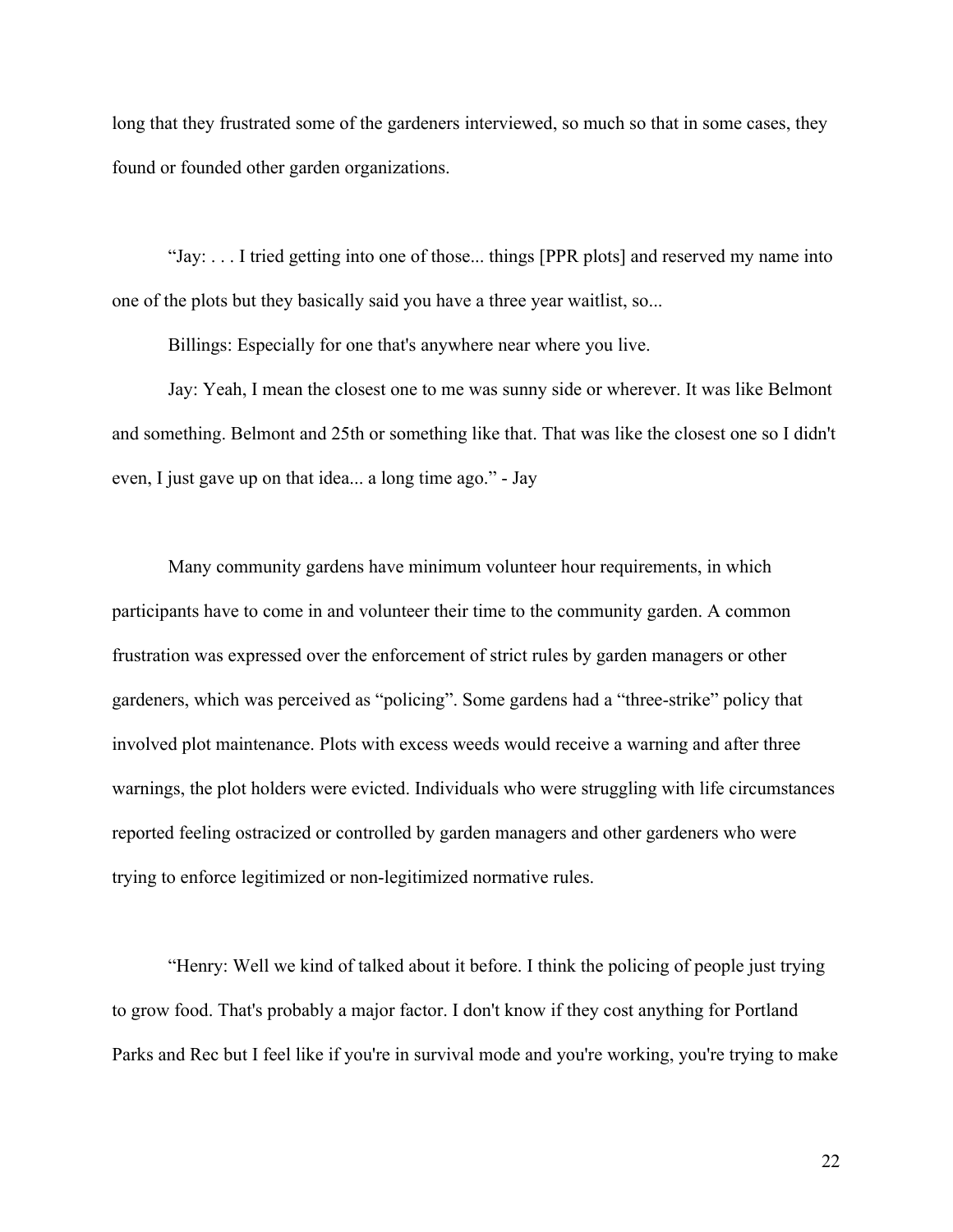ends meet, having a community garden could be the last thing on your list. If you're just trying to get your family stable, I mean even if it is a benefit like I could save money or things like that, you may not be thinking about that."

Once an individual learns about the program, applies, gets accepted, pays for all expenses, they then have the next steps of navigating localized rules, hierarchies and cross-cultural relationships.

#### *Social Barriers*

<span id="page-23-0"></span>**Time barriers** are any constraints put on a gardeners life due to a lack of available opportunities to garden. They were one of the most referenced barriers as to why, previously, individuals could not directly participate when motivations were high. It was also highly connected with other barriers and often would be referenced in tandem with family, cost or proximity barriers. I argue that this is evidence of how gentrification can put restraints on individuals attempting to participate in community gardening as increased barriers in other facets of one's life can influence the time ability or priority of community garden participation. Installing environmental and community infrastructure may have been an externality that pushes out the individuals who the infrastructure was intended for. This combination of structural and social barriers, I argue, can be extensions of eco-gentrification and take the form of restrictions on an individual's time garden participation.

"Billings:... Do you have any insight as to why that [reason for lack of participation] might be?

Lisa: People don't have time.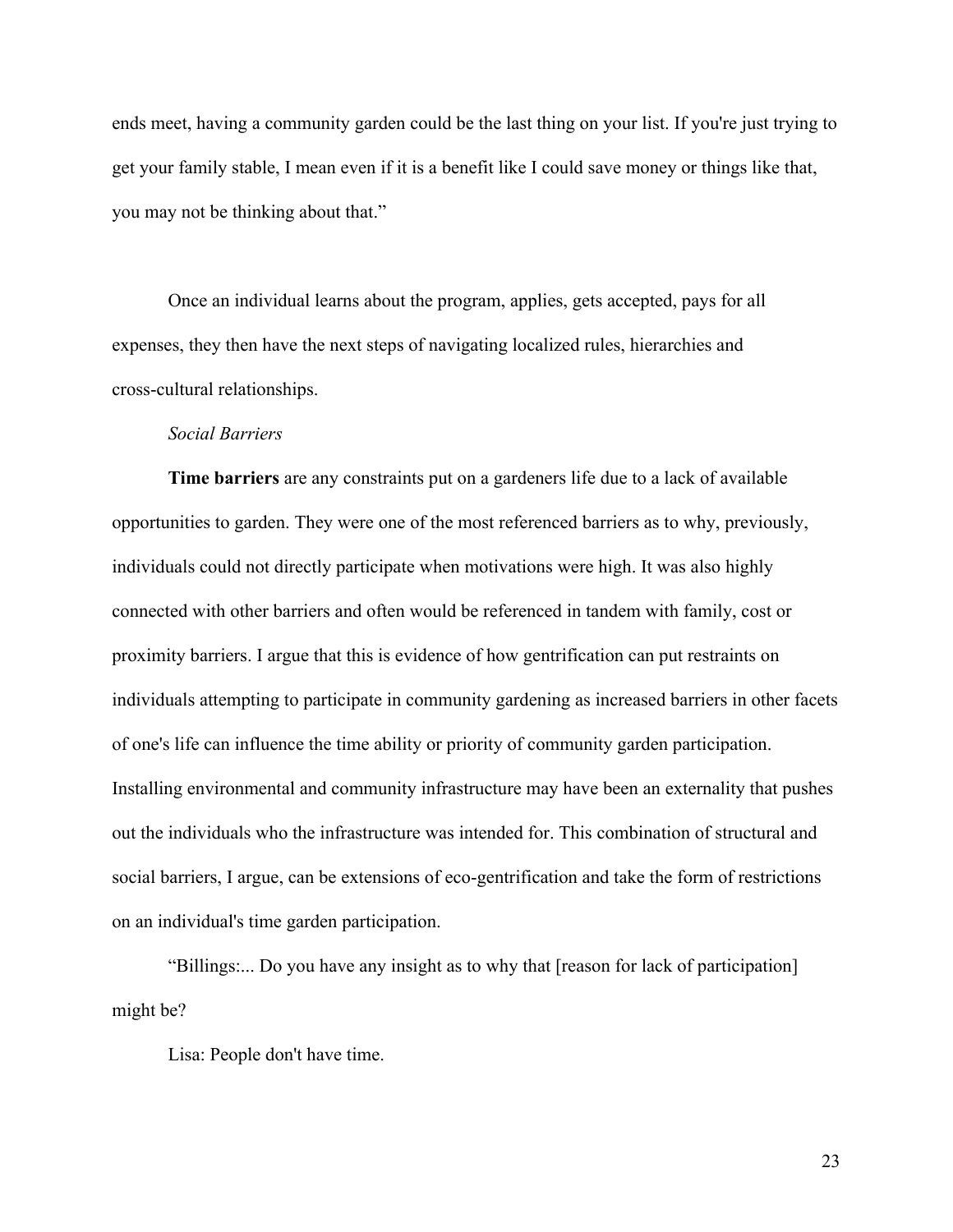Billings: Just time, yeah.

Lisa: It's a lot of time. It is A LOT of time. I mean the weeding and the having to physically be here every day to water, buying things, and... It's a huge project to take on so you really have to be committed. It's much easier to just a Farmer's Market and buy what you need."

**Children** were rarely mentioned by the sample, although this may due to survivorship bias - in that those who are not gardening and being interviewed could not garden due to the life constraints of having children. Only a few of the interviewees had children young enough to provide constraints to their participation in community gardening, and the ones with older children (older than toddler and teen) brought with them to garden. When asked, they felt very positive about the reported lessons that gardening offered their children. Constraints on time due to family and children dynamics puts limitations on activities which then changes the question to prioritization, and what an individual can feasibly prioritize. Mentioned in the transcripts is that it may not be feasible for a family to invest in community gardening if other structural or cultural barriers compound and then prohibit them from doing so. Family composition and parental responsibility was a barrier understood by the gardeners.

"Sara: She is newer. The other person has a small child and they haven't been here as much because trying to manage, with a little one, and then garden is difficult. It is difficult. So I haven't seen too much of him this year at all."

**Safety barriers** are any concerns around comfortability in or around a garden. They were more of a concern for community gardens in areas with a higher density of individuals living with a low socioeconomic status. Some of the interviewees considered not gardening due to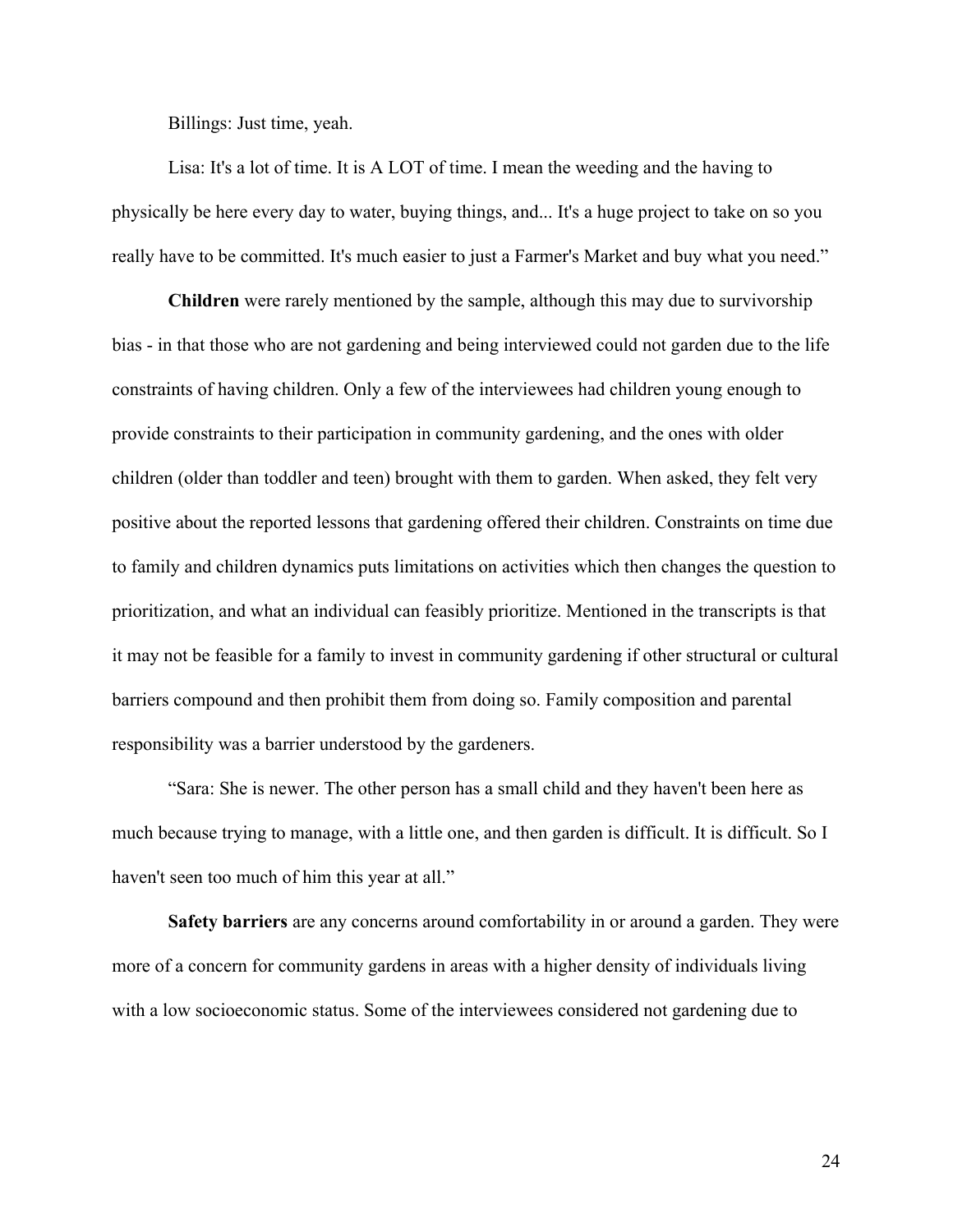growing concerns of safety in their garden and reports of unsafe individuals usually associated with people experiencing homelessness near or on the way to the garden.

"Lisa: Yeah and then on the far North end of that path at the school there are now encampments in there too. And we want to be open-minded and now we have a bathroom so we had to lock the bathroom because people were using it and the water gets used. I think I am getting to the point where I am concerned about safety. The last few years there have been a few people who are in the garden all the time and I offer whatever I have to them... But I... I feel like it's turning now to feel a little less safe. I actually was just thinking maybe I should stop gardening. Just had that thought last week."

It's widely reported that high gentrification raises the costs of living and increases the population of displaced individuals (Elliott-Cooper et al., 2019), and alongside Portland's history of gentrification is its growing displaced populations, which ranks as one of the highest rates in the US (U.S. Department of Housing and Urban Development, 2018). When installing community gardens in low-income areas flanking highly gentrified areas, those participating in community gardens can experience higher levels of safety concerns if proper safety protocols are considered (lighting, locks, gates, etc). The same protocols that may make a location feel gated or exclusive, further complicating the issue.

**Theft/Vandalism** reports were frequent throughout both interviews conducted and other studies similar to this one (Becker and Von Der Wall, 2018). The instances ranged from petty theft of produce or gardening supplies to vandalism and destruction of property and garden plots. As noted by Becker and Von Der Wall, these instances may be reduced by maintaining a gate, but having locked gates were reported as maintaining a feeling of exclusion. Safety protocols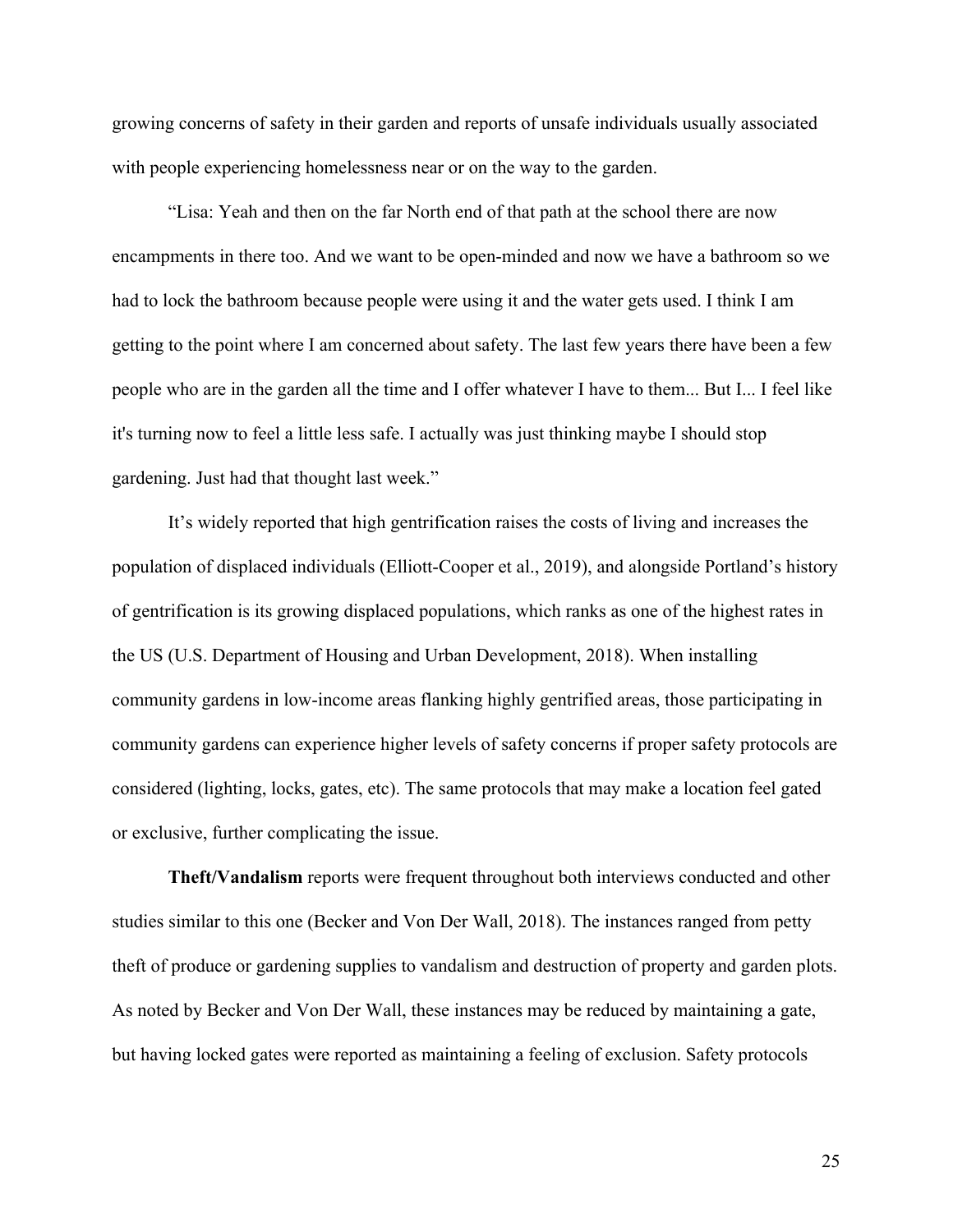instituted by garden organizers often precipitated to policing by other members and garden leaders, which occasionally created a source of tension between those who felt the gates and rules were ineffective or pedant. One interviewee noted feeling as if they had to be very careful to be seen as following all rules. They were hyper-aware in how they interacted with other gardeners because they felt they would be incorrectly blamed for theft or rule-breaking just because they were the only black gardener in that garden.

#### *Cultural Barriers*

<span id="page-26-0"></span>**Language** is a powerful barrier in urban cities as many different communities are living in one space. Language barriers can be difficult to surmount as it was referenced multiple times by the Africans interviewed. In one case, an individual shared no language with other gardens and they frequently found themselves breaking rules and causing frustration to other gardeners. Some gardeners found themselves trying to communicate via a series of impromptu sign language in attempts to convey messages to other gardeners. I speculate that this may increase isolation, restricting much of the social benefits that accompany community gardens.

**Lack of an Inclusionary Space** (LIS) is a barrier that is difficult to measure or report, but it was the most frequent concern by the respondents. Half the sample had at least one reference to a feeling of not belonging that ranged from a sense that they were being watched all the time (which was very common), to maintaining a hyper-vigilance in managing their impressions to avoid negative social stigma, microaggressions or simply feelings of unfriendliness. Microaggressions were reported by the interviewees who stated frustration over garden members actively trying to change the way they gardened, sometimes very bluntly telling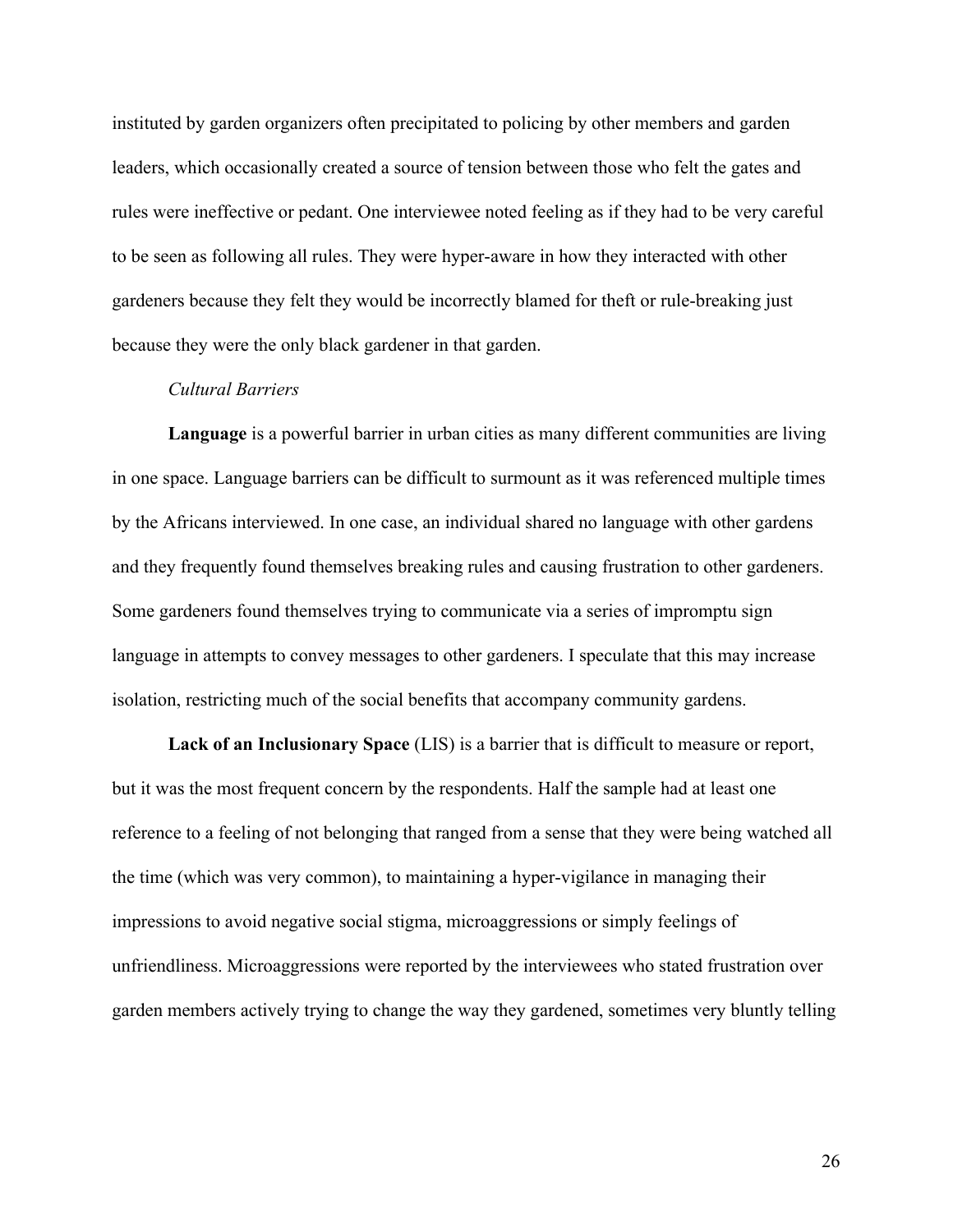them that they need to do something different within the bounds of their own plot. Two excerpts when answering a broad question relating to "negative experiences" went as follows:

"Tamica: Um, the negative experiences that stand out honestly have been, you know folks giving us looks, um being in the garden in that area that's really- just really white."

And...

"Donna: It's almost like, even now, when you walk up and down the street and you see a white person it's almost like they look at you with disdain, like with indifference, like what are you doing and it's like excuse me?"

This feeling of being watched was corroborated by gardener Andreka who explained how she felt like she had to be careful not to give the wrong impression so she is not stigmatized based on race. . .

"Andreka: Yes. So... with me, it's like you really have to be on your Ps and Qs. You know, make sure that you go above and beyond to make sure that things are put back. It was just a lot. I didn't want it to be like we have black folks in here and now the tools are coming up missing and this that and the other and that was always in my mind. So I wanted to make sure that wasn't the experience."

Zawiya elaborates on exclusionary comments that can affect interpersonal relationships "Zawiya: I wouldn't say they're not inviting. I would say that- I mean this is gonna sound like a pretty harsh rebuke cause people just don't want to be around white people who want the discussion, the produce, the culture to be about white things. Here's an example: In the late fall I plant collard greens and mustard greens for my Thanksgiving meal and I constantly get the question, "Well Kale-" This happened to me the other day, that someone said, "oh that's not a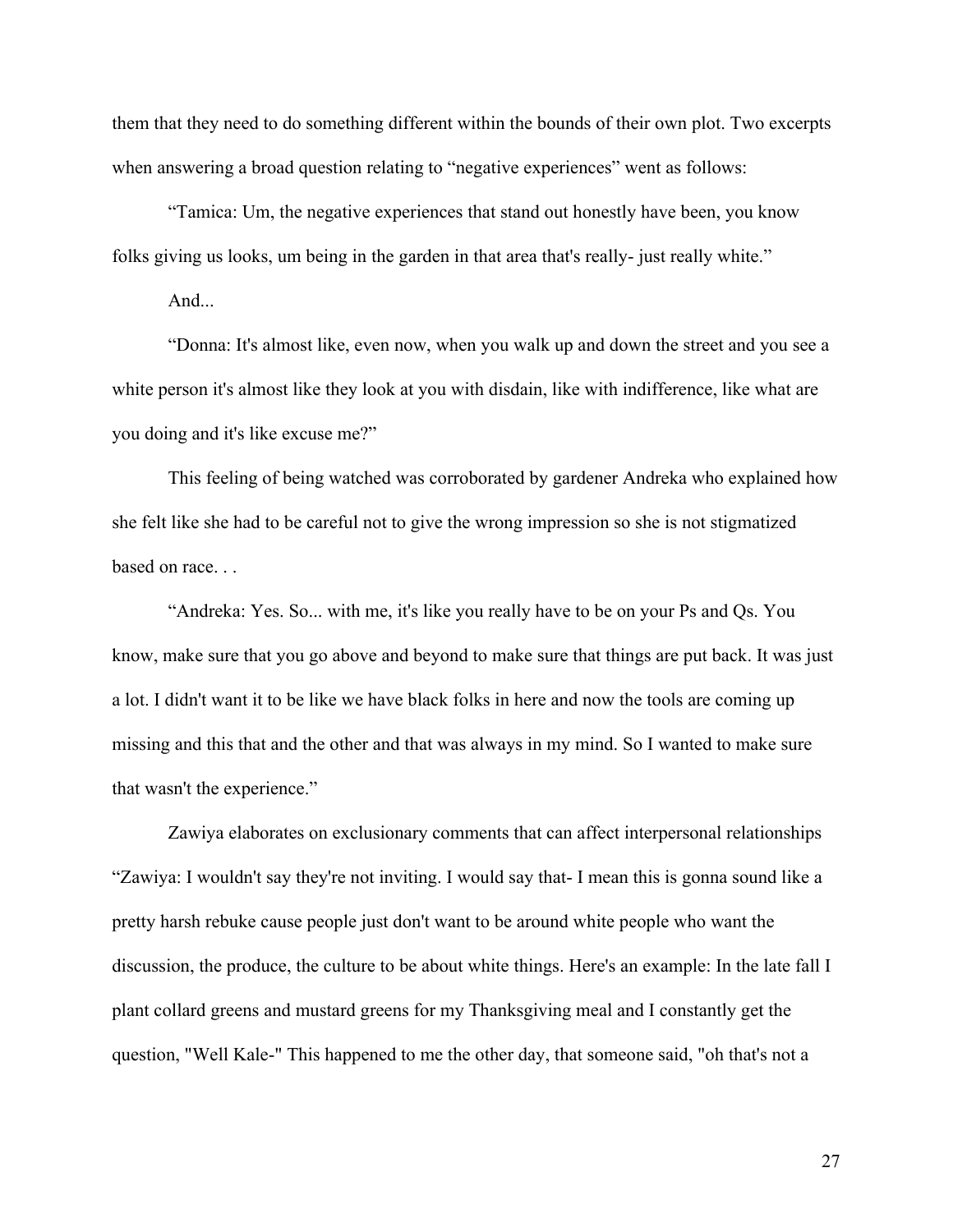part of the Thanksgiving tradition" and I'm like "get out of here with that." So those kinds of like little things where people would just rather not- not in their healing time. They don't want those kinds of intrusions into your space. So it's not that their unwelcoming, it's just... their undesirable."

Considering the LIS concerns being a consistent theme amongst the interviewees, I argue that this may be one of the largest barriers to people of color trying to garden in these spaces in Portland, which may help to understand the lack of black and African immigrant participation. Due to the subtlety of these interactions that cause these individuals to not feel welcome, it can be more difficult for organizations and leaders to institute policies that provide for an inclusive cultural space. These difficulties can be compounded if the individuals making the policy or advocating for change do not share culture or similar experiences in these spaces.

**The type of space** is significant in the context of previous literature. Other studies found that community gardens were highly segregated (Jettner, 2017). This is also common in Portland plots, too. While there are a handful of organizations that provide community gardens for black or African immigrant gardeners, the majority of gardens in Portland are primarily white and this can make it difficult for people of color looking to garden in a community where they are not seen as an outsider. The concept of white spaces was a thematic concern in the interviews, with gardeners commenting on the discrepancies of white spaces compared to black spaces:

 "Andreka: Even in Northeast where you may have spaces where you can garden, it's not inhabited by Black folk. It's inhabited by caucasian folk. Um, where you can have an apartment building or whatever it's like, you know we don't- we don't want to downgrade the property so you cannot garden on your property. It has to be kept, it has to be this. But you can see that same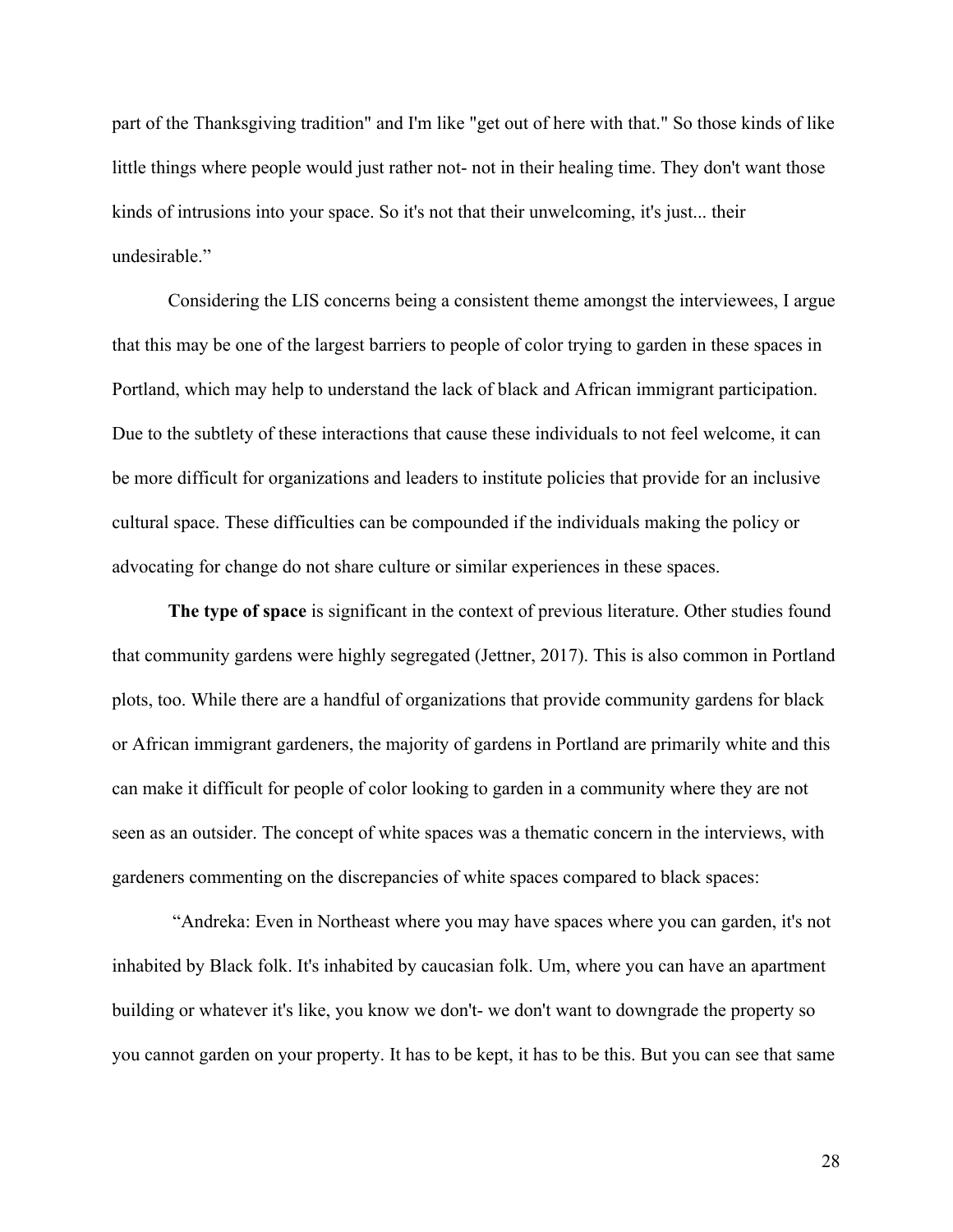property a couple of years later and you have a bunch of Caucasian folks and low and behold they're gardening."

"Donna: I went to the Garden, yep, because I actually lived across the corner from it so when I walked my dog I would see it and take my grandchildren around there. And I went into it a couple times, you know, talk to the people that were there and I... don't know, it just, since the whole gentrification it always seems like the new people that have moved in are... what's the word I want to say, disrespectful, unfriendly, and just taking over. And not friendly to us and almost hostile."

"Cherice: And then also you don't- I mean we met with someone just yesterday and she was like most of the people that do this gardening project are young white women. I mean people have to be able to relate to you if their in a space where they don't necessarily see reflections of themselves or feel welcome, they're just gonna be like, I'm not gonna go do that. I'm not gonna take my time to do it and maybe the community garden's out of their way."

Multicultural social benefits of community gardening are unlikely to happen if gardens are culturally and racially homogenous. In Portland, there are two black garden collectives that this study did not span. I'd recommend further research into nonprofits that sustain high levels of participation by people of color to better understand what motivates and discourages group participation.

**Age, gender and race barriers** is a broad barrier category that attempts to encapsulate the reported age, gender and race differences that were specifically mentioned as to why individuals were dissuaded from garden participation. In some cases, the perception of a frequency of white spaces discouraged young black gardeners from participating because they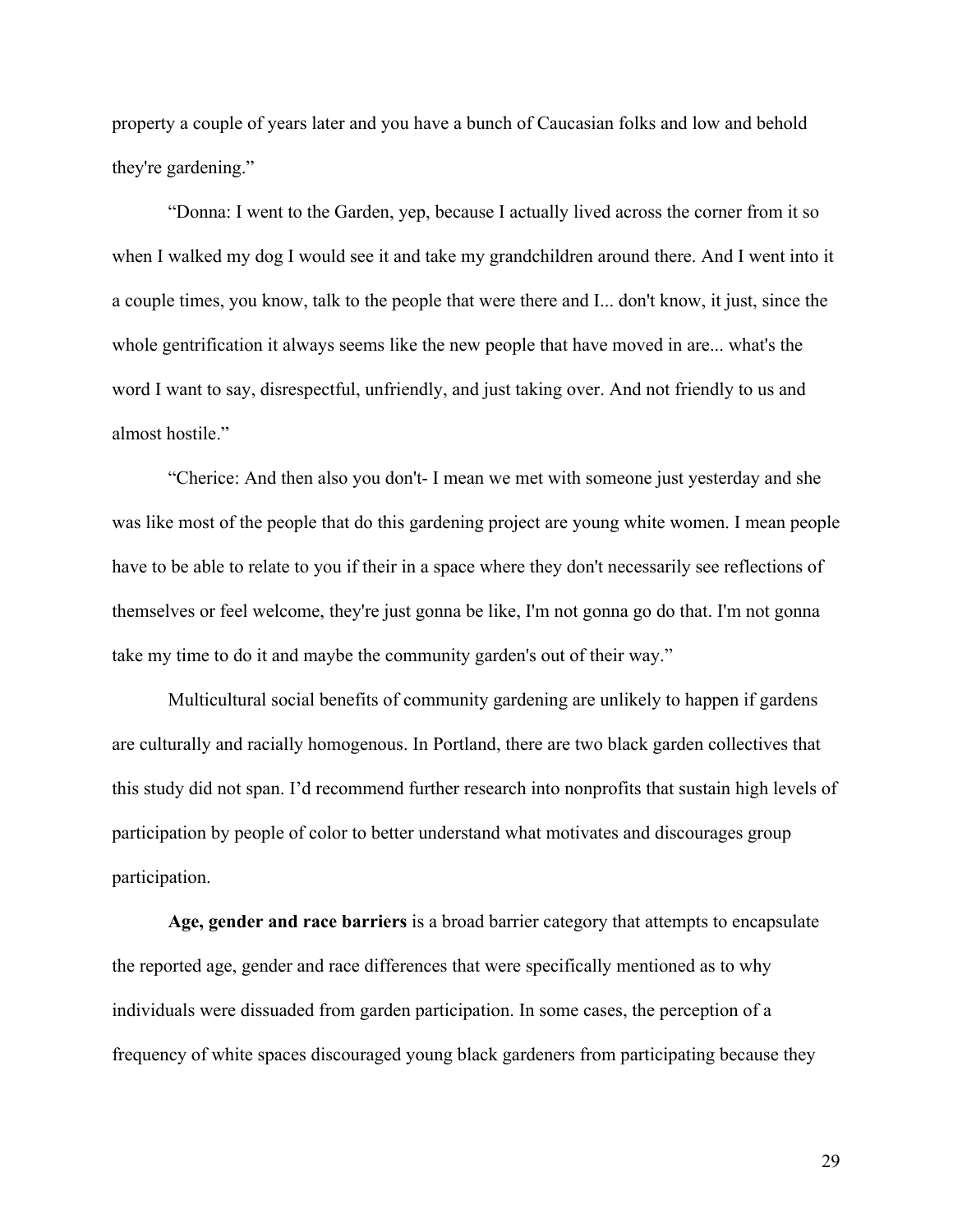reported not feeling that gardening is something their generation or race does. One gardener captured this notion when reflecting on they did not see more black young gardeners:

"Donna: The negative thing that I think about it is would I talk about the culture piece and how for young people gardening isn't sexy. It isn't like the popular thing right. It feels more like work versus it's a value it's a benefit."

The average age of gardeners tends to be older (40s and 50s) which then has an effect on a gardeners ability to make friends and socialize. Other gardeners reported feeling excluded because only gardeners they saw in their local garden were "middle-aged white women". This category can be a barrier, as it can signal to those looking inwards that this is not an activity for their group, but it can also be beneficial as it may increase a gardeners social capital by expanding their network.

#### Discussion

<span id="page-30-0"></span>One can imagine the difficulties of an individual who has high motivation to garden but has a series of progressively more convoluted barriers to navigate through to garden. From stringent bureaucratic rules, lack of funds, time or familial obligations to cultural discrepancies that makes gardening in a communal space more difficult or near impossible for less powerful groups. Certain minority populations may disproportionately experience more difficult barriers precipitating into a lack of participation and creation of exclusionary spaces adding to the negative effects of gentrification. Discrimination, feelings of being watched and being an outsider were a consistent theme amongst participants and may indicate the reason for low black and African immigrant community garden participation in Portland.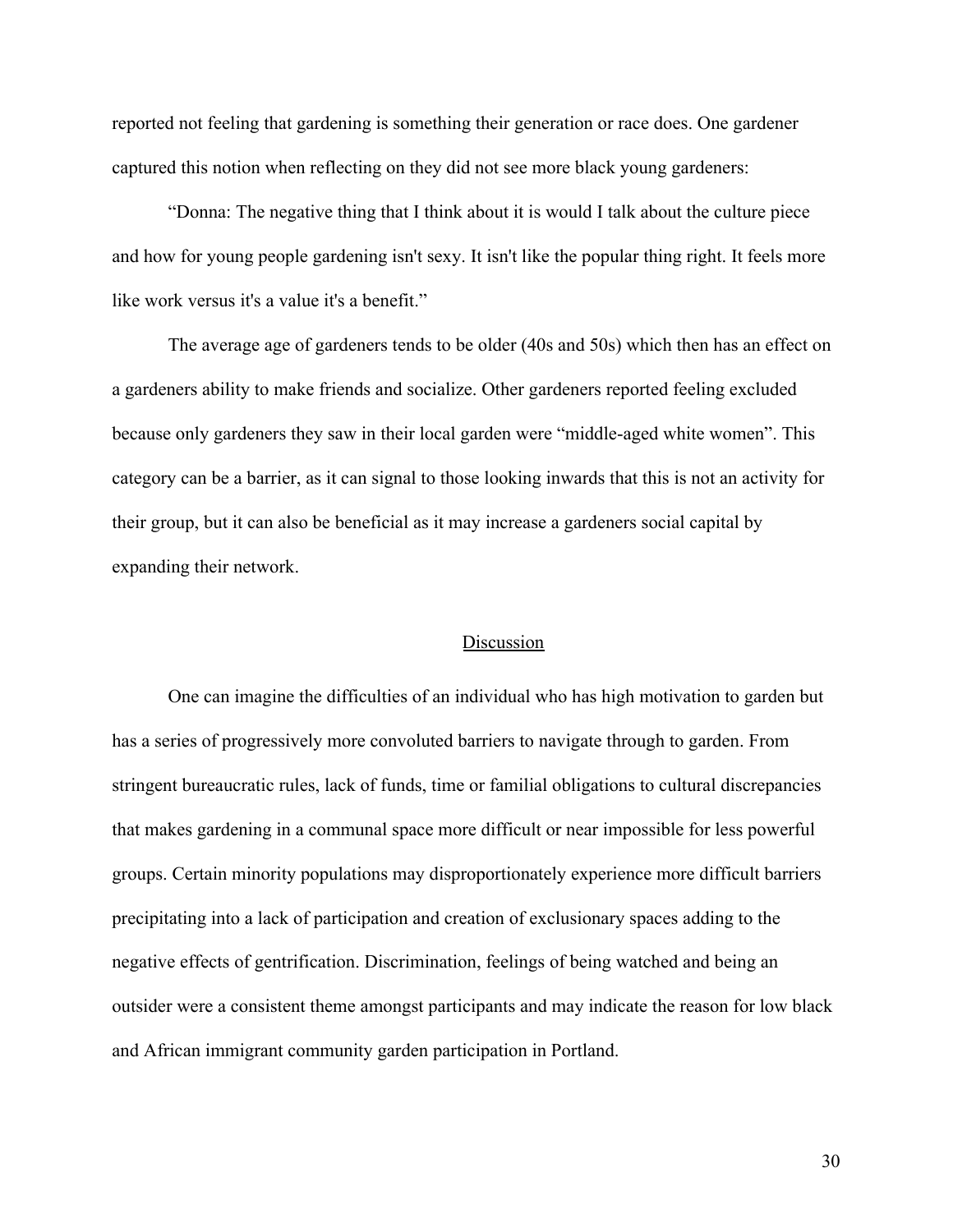Some studies suggest that many community leaders are aware of the effects of gentrification but are at a loss with what steps to take against it (Jettner, 2017). There is evidence to suggest that community gardens can help assuage the negative effects of gentrification, but in some cases exasperate them. This study bridges the gap between the benefits of community gardening and the critiques that elucidate some of the stratified systems of green infrastructure. I argue that it is important to understand how this exasperation occurs and what prevents low minority participation in community gardens. The model suggests that in the case of Portland, cultural barriers may be very significant when determining the likelihood of participation and should be considered by city planners, community organizers and gatekeepers looking to invest further into green infrastructure. Further research into surmounting structural, social and cultural barriers to encourage minority participation in community gardens is required.

#### *The Significance of the Sample*

<span id="page-31-0"></span>Black (including African immigrants) gardeners make up 1.6% of the roughly 1,000 plot holders through Portland Parks and Rec (totaling 16 Black/African American plot holders through PPR). The 17 interviews were with individuals from PPR gardeners and other organizations that we do not have data on, and for the sake of anonymity, those programs will not be named. Those community gardening programs that reach minority populations do not make up a large percent of the urban gardeners in Portland. The fact that there are so few black gardeners in Portland and the sample interviews reached 17 respondents means that this small sample size is relatively significant. Although these interviews reached a significant portion of Portland's black gardeners, the model and analysis are cognizant of survivorship bias - a bias in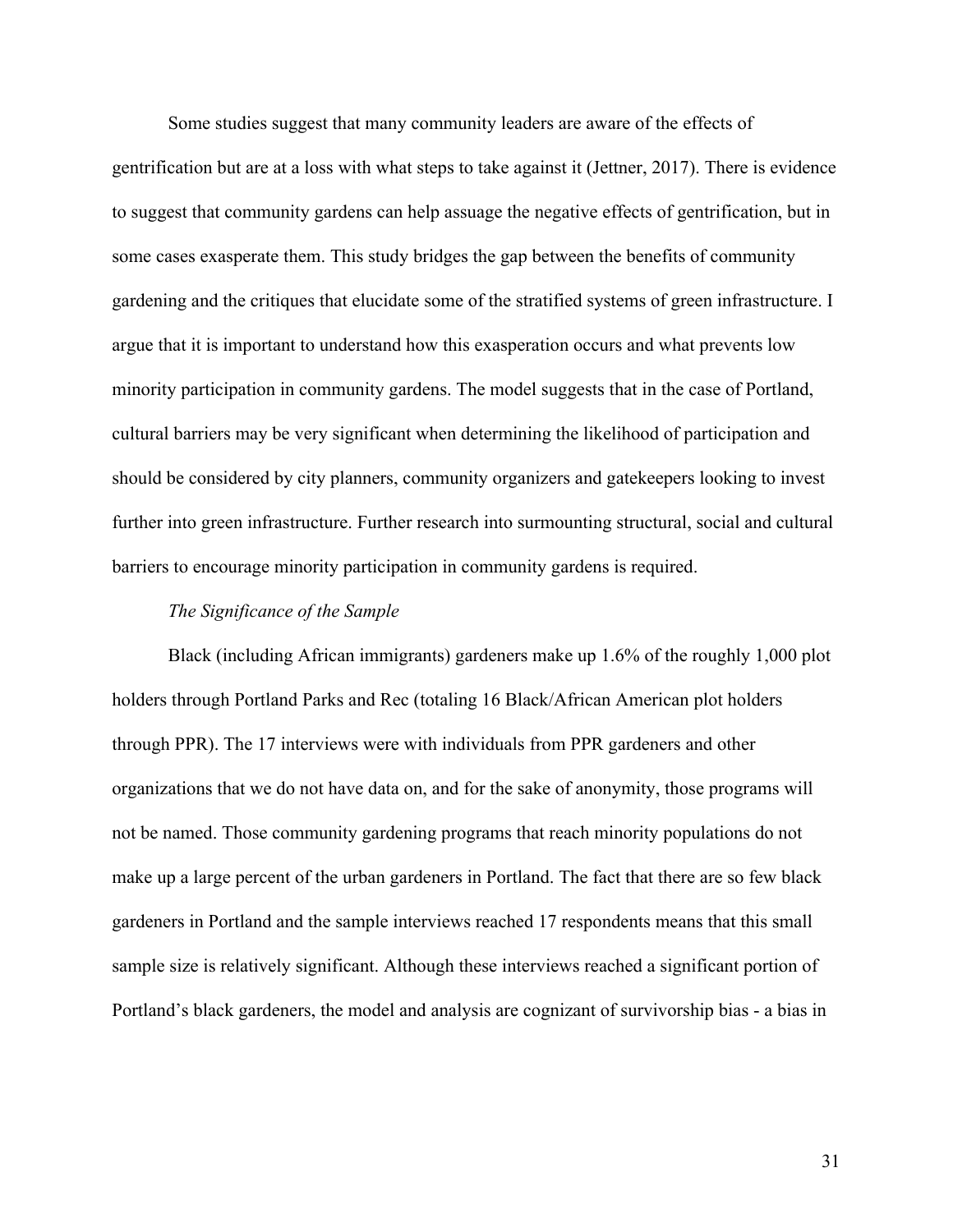which one may over-weight the experiences of those who made it through the barriers and ignore the possible experiences of those who cannot and do not garden.

#### *Barrier Terminology*

<span id="page-32-0"></span>I decided that the social barriers category disconnects cost and socioeconomic status because of the levels at which these concepts operate. Structural barriers are more of macro-level measurement, focusing on organizational and governmental influences, whereas social barriers are intended to measure meso and below barriers that fall out of the cultural barriers umbrella. This includes family composition, children, job type, class, free time, feelings of safety, destruction of property and non-culture related barriers. Cultural barriers are similarly on the meso and micro-level scale, but they involve race, age, gender, customs, interactions, roles and behaviors related to all of the variables. Social barriers and cultural barriers would be more complicated to address by community organizers, whereas structural barriers, I theorize, is simpler for policy or organizational action to address due to the type of power harbored by structural organizations. For example, it may be easier for a community organizer to reduce the cost (structural) of participation, but more complicated to try and address the people of color feeling stared at or feelings of ostracization (i.e. cultural barriers) reported by black gardeners.

#### *Variable Reasoning*

<span id="page-32-1"></span>The reasoning for the variables of age, gender and race barriers arose out of 1). age, race and occasionally gender were mentioned as relevant factors by the participants, and 2). because previous scholarship notes that age, gender, and race participation varies widely amongst varying cultures. Perhaps this is due to age/gender/race roles in the communities and the presence of other cultural, social or structural barriers that interplay with these factors. In a leading study in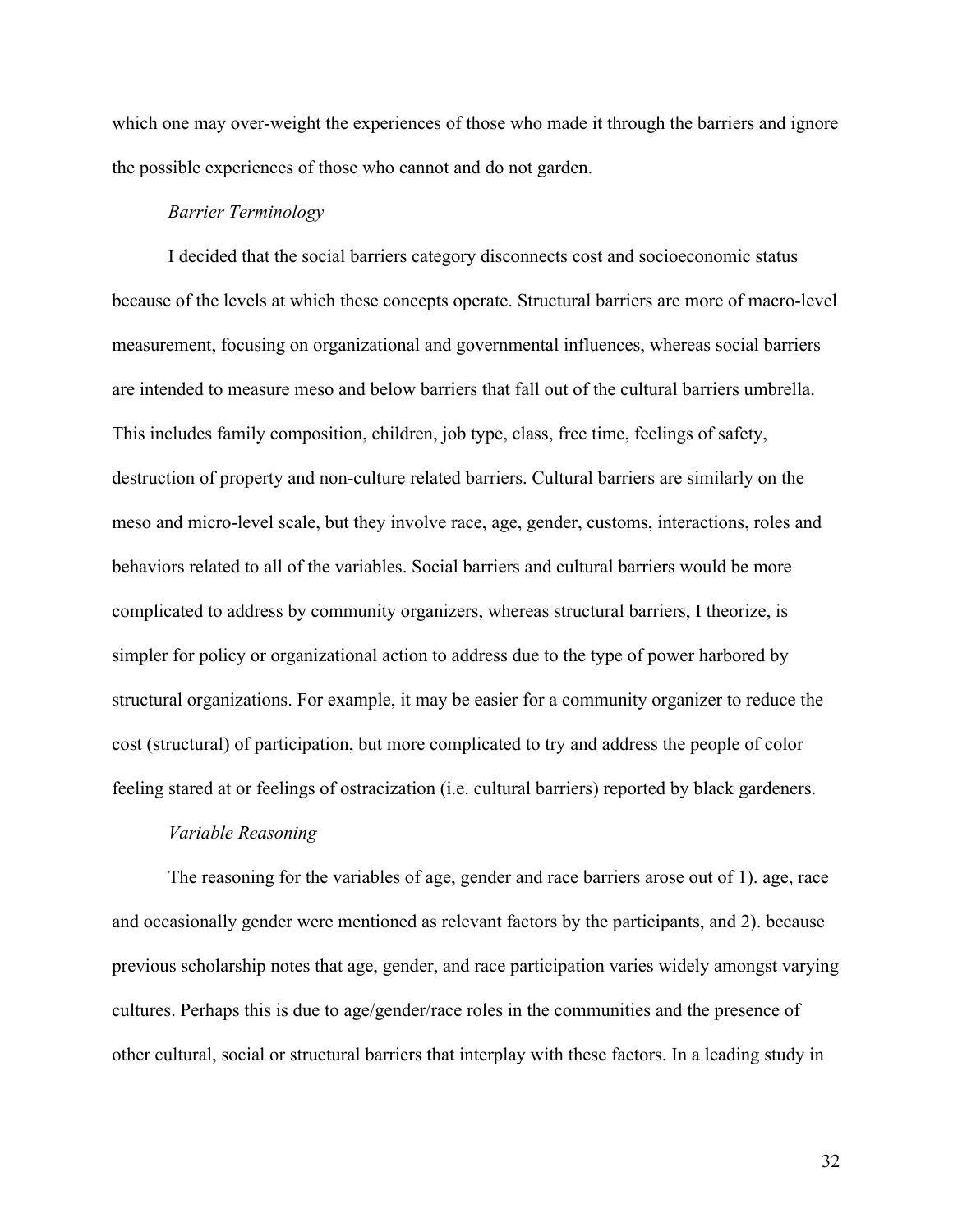New York (Krasny and Saldivar-Tanka, 2003), of the Latinx community, 90% of gardeners and garden members interviewed were Puerto Rican, and only in two of the gardens researched did female gardeners outnumber male gardeners (with 7 of the gardens maintaining 95% male gardeners). Hanna and Oh (2000) found that 75% of African American and white gardeners were female in Philadelphia. Similarly, Krasny and Saldivar-Tanka found that "senior citizens are the most active gardeners. . .". This question of roles in gardening spans the breadth of the study, however, this can fall into the framework of barriers weighed against motivations.

Because of the repeated concern of the respondents found in the code "Lack of an Inclusionary Space" in this significant data set, I argue that in the case of Portland, culture plays a considerable role in increasing or decreasing the likelihood of garden participation. Some scholarship indicates that minority community leaders who are aware of structural and cultural barriers can increase minority participation by having that knowledge (Ghose & Pettygrove, 2014; White, 2011).

#### *Implications for Gentrification*

<span id="page-33-0"></span>Gentrification and eco-gentrification are widely researched in Portland. Figure 2 explores the present barriers decreasing participation in community gardening, assuming that motivations to gardening are near that of other cities around the US. In the data, I did find evidence of gentrification as it was reported by the interviewees that their communities were changing around them. These reports also mentioned rising rent costs and an influx of people experiencing homelessness. These testimonies tie into the broader conversation of gentrification and displacement in the discourse community (Gibson, 2007; McClintock, 2018; Goodling et al., 2015)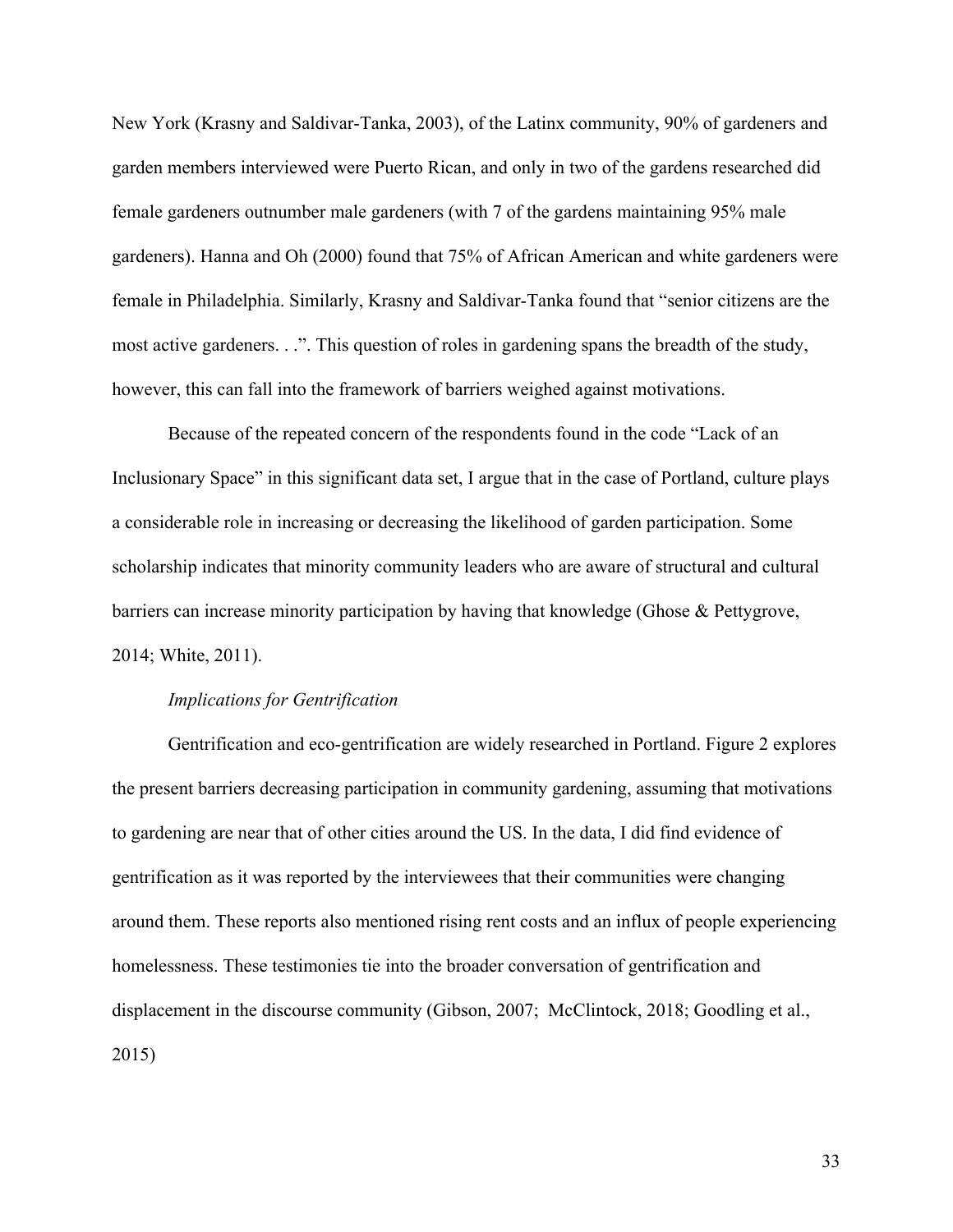#### *Further Research Into Barriers to Community Gardening*

<span id="page-34-0"></span>I would recommend research to focus on how to assuage the effects of gentrification and how to encourage sustainable investment and green infrastructure without exasperating eco-gentrification. Perhaps community gardens run by people of color, for people of color, in low-income neighborhoods would allow rapidly gentrifying communities to expand their social capital, and allow access to the benefits found in community garden literature. These benefits may then offset some of the damages from displacement and gentrification. I would recommend research that specifically looks at how community gardens can, under the correct auspices, provide a bulwark against gentrification.

Many questions arose during the breath of this research. Although the barrier model (fig. 2) was created with the hope of serving as a template for further research, I would recommend an expansion of the model and the definitions, as needed. Each community is unique in its overlapping structural, social and cultural framework that defines varying motifs of said society. Respectively, I'd recommend an expansion of terms and definitions, especially in respects to CRT and how it applies to barriers to community gardening.

Enough evidence was identified to suggest that cultural barriers are a large factor in participation among black Portlanders. I argue that more research is needed to identify why this is the case and, most importantly, what can be done on every level to help dispel these barriers. In the case of one of the respondents, this community organizer threw a party at a newly established garden site. The participants were -

 ". . .almost all Black, which is so cool you know, just having a lot of Black people there at a farm, kicking it with like a bunch of- like the background of just food growing and people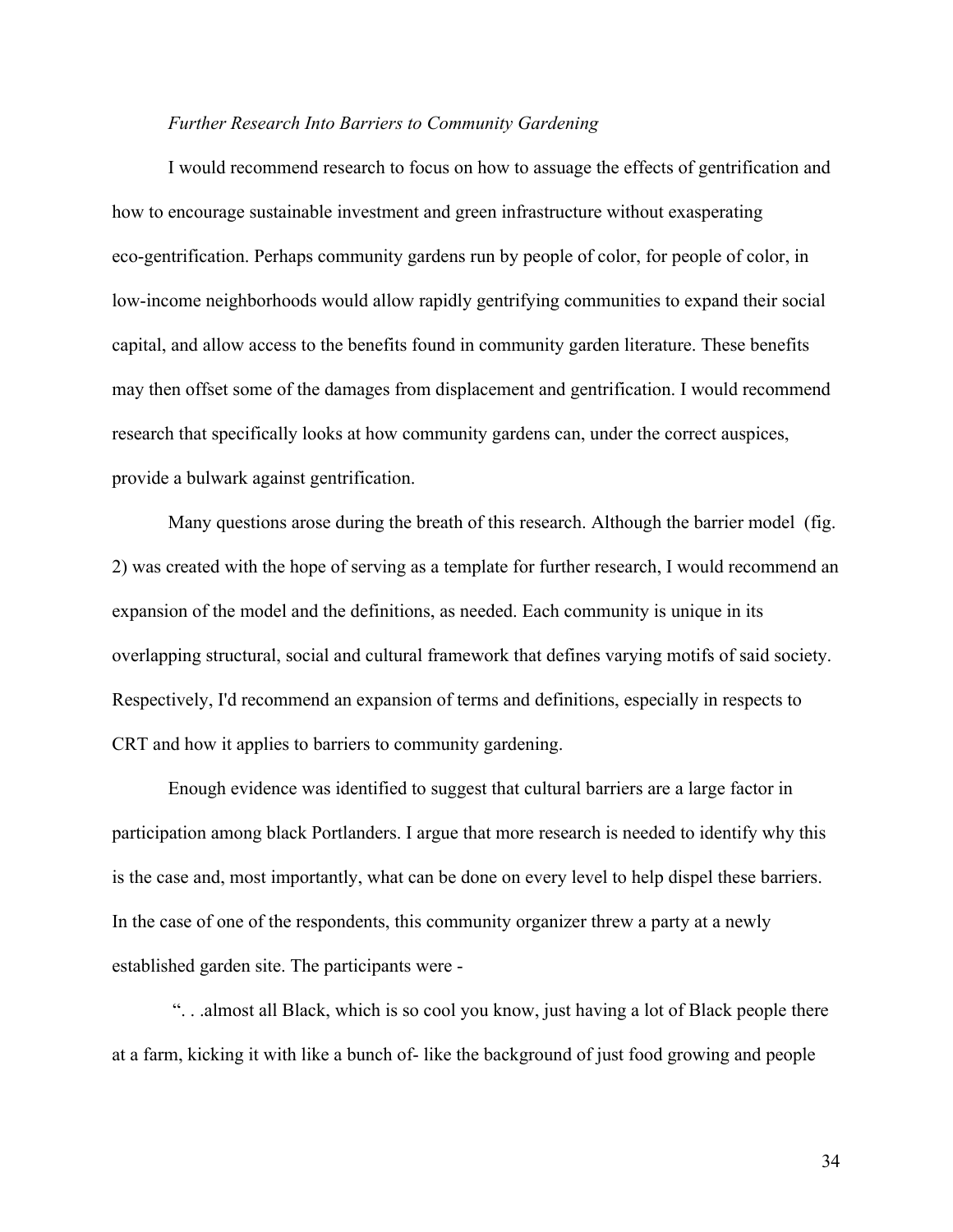drinking and smoking and having a good time. Music and, you know we just were- it felt like exactly what I had hoped for you know, bringing consciousness to like what it is this land is all about."

This corroborates previous literature that suggests that community organizers of color can help overcome these barriers (Ghose & Pettygrove, 2014; White, 2011). A sentiment held by the interviewees

"A lot of these people aren't even targeting African Americans. I don't know if they can get more grants or what not if their working with immigrant families. I don't know if they feel like their success rate would be more because those immigrant families are more- like they would probably actually utilize the space without as much, you know like pushing or whatever. I think the African American culture, you need to have somebody who's engaging them and helping them with technical assistance more and so that just adds to peoples- whoever's managing the garden, that just adds to their workload. . ."

I recommend further research into exactly what type of cultural barriers prohibit or discourage participation in community gardening, and I would like to emphasize further research into how to surmount structural, social and cultural barriers.

# Limitations

<span id="page-35-0"></span>There is much more research that needs to be done on barriers to community gardening. Grounded theory is applied to the literature gap that exists on theoretical explanations of barriers and their effects on participants. This study attempts to lay the groundwork of analysis and applies said analysis to Portland, OR unique socio-economic and cultural makeup. Further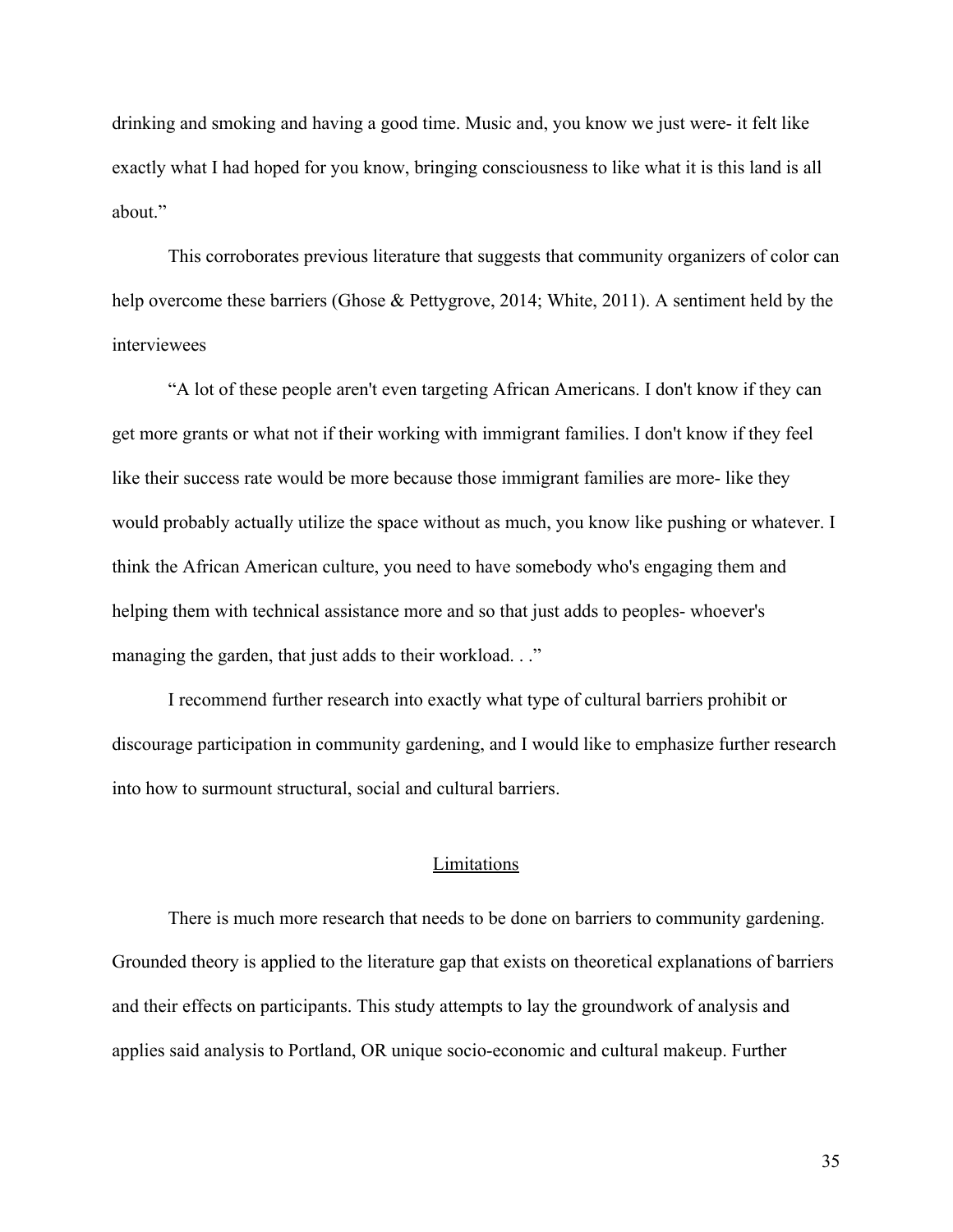research is needed on how to surmount the barriers or increase motivations. This study does not cover motivations, which can be a major factor in the likelihood of participation.

It may be significant to note that the Lack of an Inclusionary Space (labeled as LIS in fig. 2) was the highest reported category in the interviews, and surprisingly, there was over double the frequency of Lack of Inclusionary Space than any other individual category. This may be due to the formulation of the questions and prompts from the interviewer, but Becker and Von Der Wall did not mention cultural barriers, which may be due to the nature of their questions, prompts, design or population interviewed. I would recommend future research into identifying and evaluating cultural barriers through Critical Race Theory (CRT) (Delgado et al., 2017) which may help to better understand racial interactions between gardeners. Although on the periphery of this paper, CRT can help to understand these dynamics through theories on discrimination, the white gaze, stereotypes, stigma, and double-consciousness. These factors may have significant effects as to why black individuals are not participating in Portland community gardens. Due to time and data constraints, this paper does not span a CRT analysis of the results, but instead, creates a framework in which community organizers and social scientists may identify the issues within their unique community.

# Conclusion

<span id="page-36-0"></span>If community gardens continue to grow in popularity and their effects are as positive as the research indicates, then finding ways to disassemble inequitable barriers is highly important to assuage the negative externalities of green infrastructure investment. Eco-gentrification is a rising issue for urban communities, and Portland is at the forefront of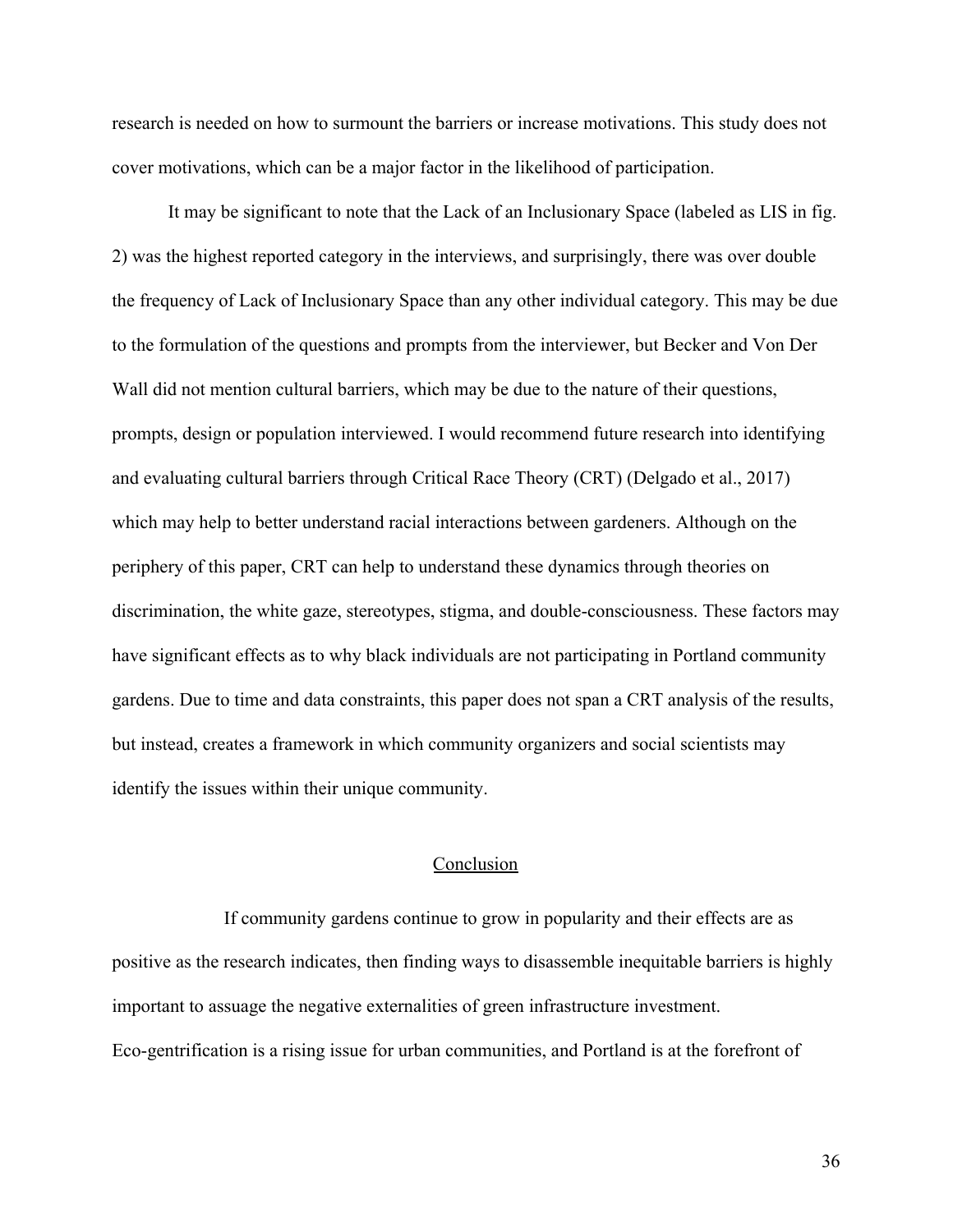many of these negative effects. Community gardens stand to increase the social capital and the food security of vulnerable populations which may help community organizers to address displacement or many of the negative effects disproportionately bearing down on low-income communities. Due to a convergence of structural, social and cultural barriers, black and African immigrant populations are underrepresented in community gardens throughout Portland, OR. To address this, community organizers could promote people of color to positions of power who are aware of these barriers impeding community garden participation. Research into barriers to community gardening is relevant to any conversation revolving around bridging the gap between sustainability investment, green infrastructure and the equitable distribution of community garden benefits.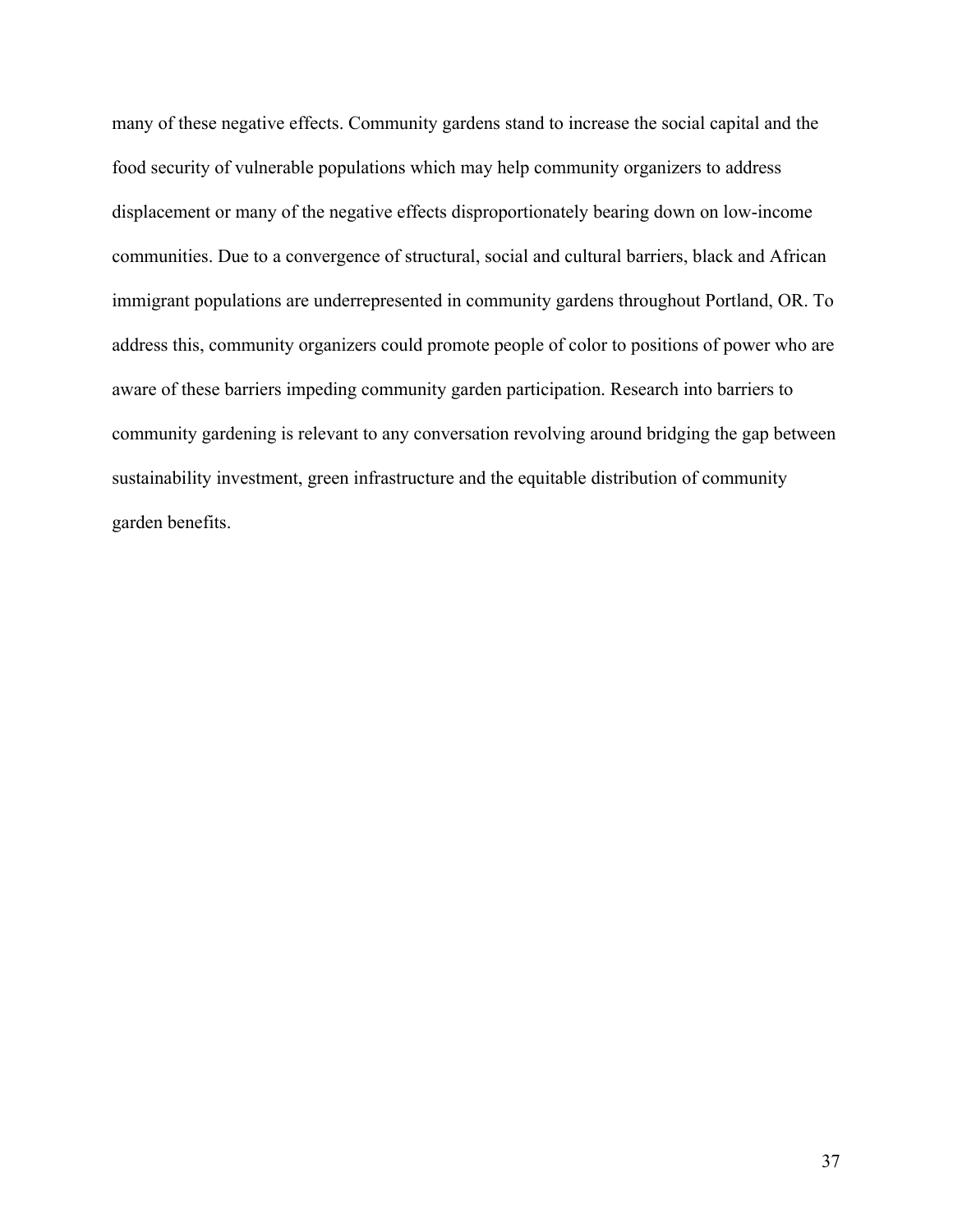#### Works Cited

- <span id="page-38-0"></span>Alkon, A. H., and Agyeman, J. (2011). "Cultivating food justice: Race, class, and sustainability" (pp. 1–20). Cambridge, Massachusetts: MIT Press.
- Alkon, A. H., and McCullen, C. G. (2010). "Whiteness and farmers markets: Performances, perpetuations... contestions?" Antipode, 43(4), 937-959.
- Armstrong, D. (2000). "A survey of community gardens in upstate New York: Implications for health promotion and community development." Health and Place, 6(4), 319–327.
- Ause, C. (2016). "Black and Green : How Disinvestment, Displacement and Segregation Created the Conditions For Eco-Gentrification in Portland's Albina District, 1940-2015. Portland, Or." Portland State University.
- Becker and Von Der Wall. (2018). "Tracing regime influence on urban community gardening: How resource dependence causes barriers to garden longer term sustainability." Urban Forestry & Urban Greening, 35, 82-90.
- Bicho, A. N. (1996). ''The simple power of multicultural community gardening.'' Community Greening Review 5: 2–11.
- Billings, David. (2018). "White Space, Black Space: Community Gardens in Portland, Oregon." Portland State University.
- Bourdieu, Pierre, 1930-2002. (1991). "Language and symbolic power." Cambridge, Mass. Harvard University Press,
- Bunce, S. (2009). "Developing sustainability: Sustainability policy and gentrification on Toronto's waterfront Local Environment", 14, pp. 651-667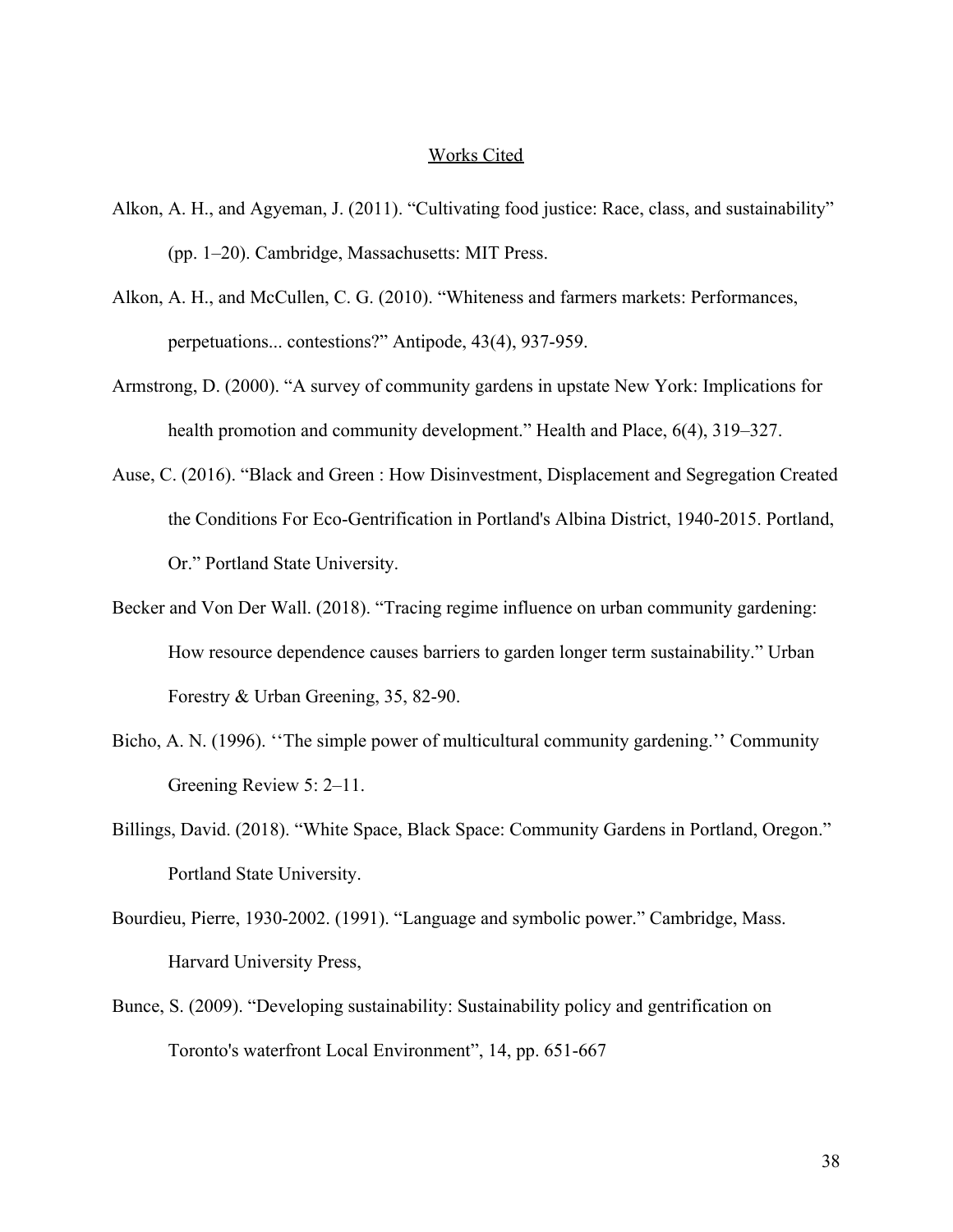Colding, Johan, Lundberg, Jakob and Folke, Carl. (2006). "Incorporating Green-area User Groups in Urban Ecosystem Management." AMBIO - A Journal of the Human Environment; Aug2006, Vol. 35 Issue 5, pp. 237-244.

- Cucca, R. (2012). "The unexpected consequences of sustainability. Green cities between innovation and ecogentrification" Sociologica, 6 (2)
- Delgado, Richard and Jean Stefancic. (2017). "Critical Race Theory: An Introduction". New York: NYU Press.
- Diaz, Webb, Warner, & Monaghan. (2018). "Barriers to community garden success: Demonstrating framework for expert consensus to inform policy and practice". Urban Forestry & Urban Greening, 31, 197-203.
- Dooling, Sarah. (2009). "Ecological Gentrification: A Research Agenda Exploring Justice in the City." International Journal of Urban and Regional Research 33, no. 3 : 621-639.
- Draper, Carrie, and Darcy Freedman. (2010). "Review and Analysis of the Benefits, Purposes, and Motivations Associated with Community Gardening in the United States". Journal of Community Practice 18(4):458-492.
- Elliott-Cooper, A., Hubbard, P., & Lees, L. (2019). "Moving beyond Marcuse: Gentrification, displacement and the violence of un-homing." Progress in Human Geography.
- Faber Taylor, A., Kuo, F.E., & Sullivan, W.C. (2002). "Views of nature and self discipline: Evidence from inner-city children." Journal of Environmental Psychology, Special Issue: Environment and Children, 22, pp. 49-63.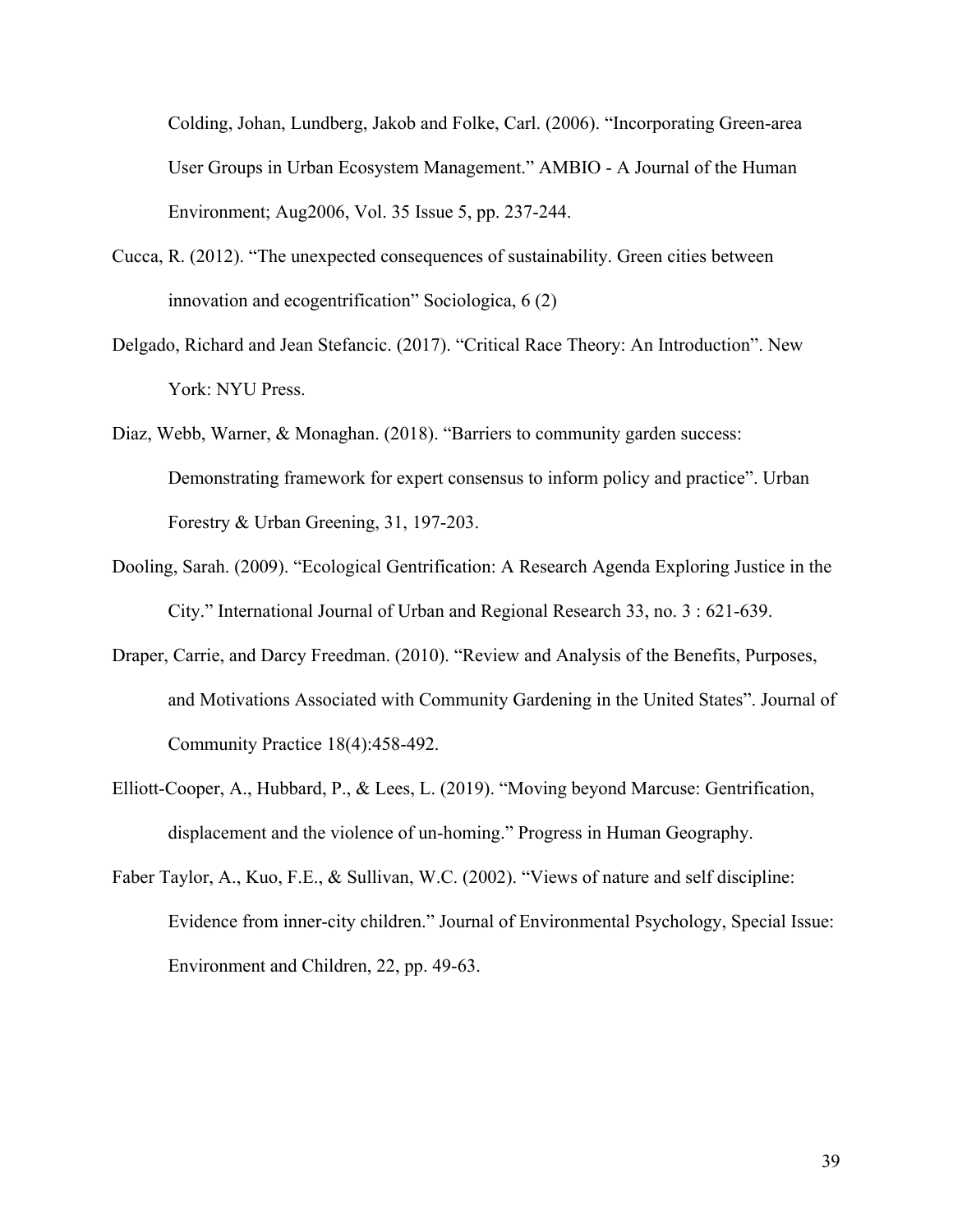- Finster, M. E., Gray, K. A., & Binns, H. J. (2004). "Lead levels of edibles grown in contaminated residential soils: A field survey." Science of The Total Environment, 320(2-3), 245-257. doi:10.1016/j.scitotenv.2003.08.009
- Ghose, R., & Pettygrove, M. (2014). "Urban Community Gardens as Spaces of Citizenship." Antipode, 46(4), 1092-1112.
- Gibson, Karen. (2007). "Bleeding Albina: A History of Community Disinvestment", 1940–2000. Transforming Anthropology, Volume 15 (1).
- Glover, Troy. (2004) "Social Capital in the Lived Experiences of Community Gardeners", Leisure Sciences, 26:2, 143-162
- Goodling, Erin, Jamaal Green, & Nathan McClintock. (2015). "Uneven Development of the Sustainable City: Shifting Capital in Portland, Oregon." Urban Geography 36(4)504-527.
- Gould, K.A. Lewis, T.L. (2017). Green Gentrification: Urban sustainability and the struggle for environmental justice Routledge (2017) 182
- Goulson, D.; Lepais, O.; O'Connor, S.; Osborne, J.L.; Sanderson, R.A.; Cussans, J.; Goffe, L.; Darvill, B. (2010). "Effects of land use at a landscape scale on bumblebee nest density and survival." J. Appl. Ecol. , 47, 1207–1215.
- Guthman, Julie. (2008). "'If They Only Knew': Color Blindness and Universalism in California Alternative Food Institutions." The Professional Geographer 60(3):387-397.
- Hoover, Brandon M. (2013). "White Spaces in Black and Latino Places: Urban Agriculture and Food Sovereignty." Journal of Agriculture, Food Systems, and Community Development 2(4):109-115.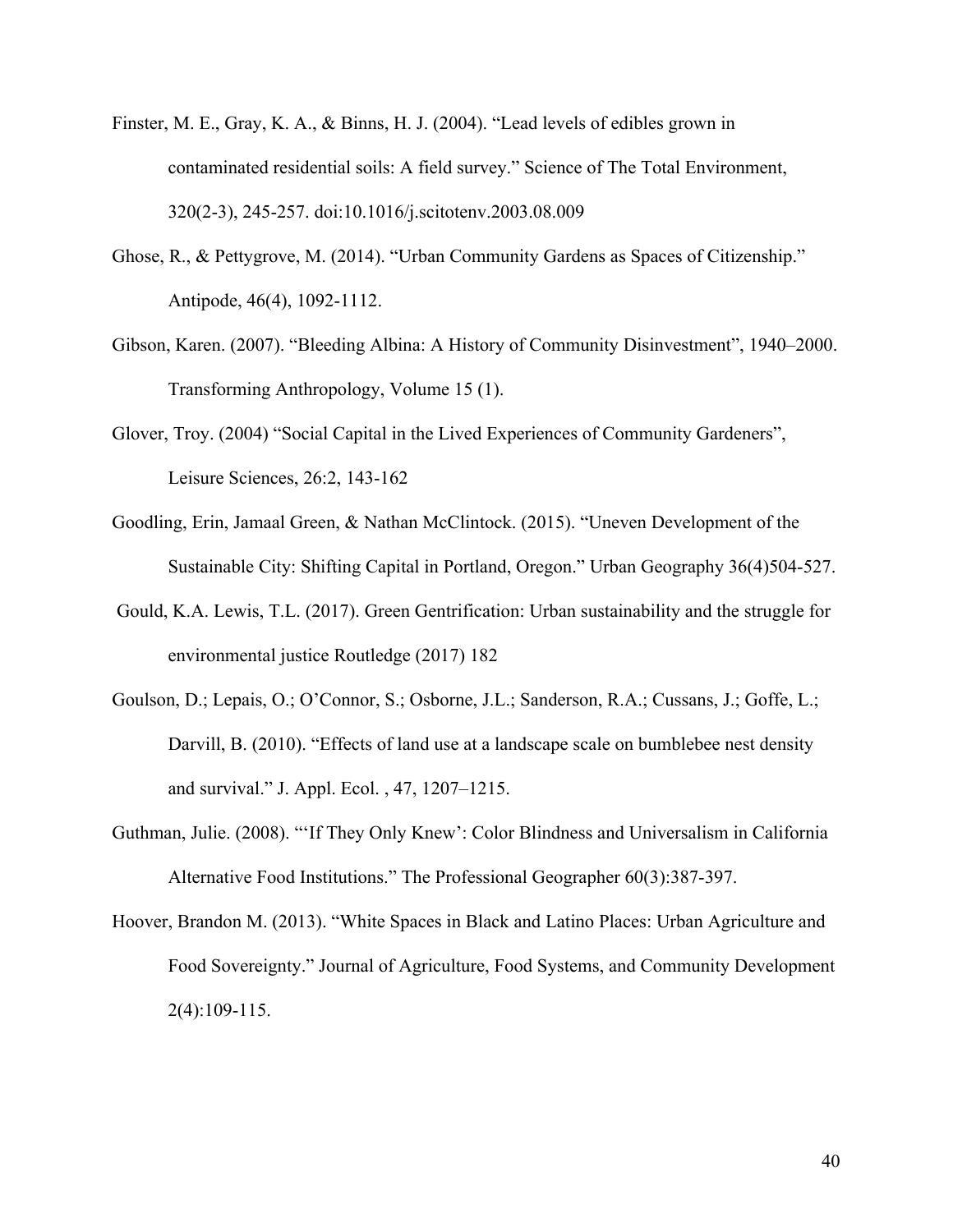- Irwin, Elena, G. (2002). "The Effects of Open Space on Residential Property Values. Land Economics", Vol. 78, No. 4 (Nov., 2002), pp. 465-480
- Jettner, Jennifer. (2017). "Community gardens: Exploring race, racial diversity and social capital in urban food deserts." Virginia Commonwealth University.
- Kessler, R. (2013). "Urban gardening: Managing the risks of contaminated soil." Environmental Health Perspectives, 121(11–12), 326–333.
- Kim, B. F., Poulsen, M. N., Margulies, J. D., Dix, K. L., Palmer, A. M., & Nachman, K. E. (2014). "Urban community gardeners' knowledge and perceptions of soil contaminant risks." PLoS ONE 9(2), e87913.
- Kuo, F.E., & Sullivan, W.C. (2001). "Environment and crime in the inner city: Does vegetation reduce crime?" Environment & Behavior, 33(3), pp. 343-367.
- Macias, T. (2016). "Ecological assimilation: Race, ethnicity, and the inverted gap of environmental concern." Society and Natural Resources, 29(1), 3–19.
- Malakoff, D. (1995). "What good is community greening?" Community Greening Review 5: 4–11.
- McClintock, Nathan, Dillon Mahmoudi, Michael Simpson, Jacinto Pereira Santos. (2016). "Socio-spatial differentiation in the Sustainable City: A Mixed-methods Assessment of Residential Gardens in Metropolitan Portland, Oregon, USA." Landscape and Urban Planning 148:1-16.
- Nathan McClintock. (2018). "Cultivating (a) Sustainability Capital: Urban Agriculture, Ecogentrification, and the Uneven Valorization of Social Reproduction", Annals of the American Association of Geographers, 108:2, 579-590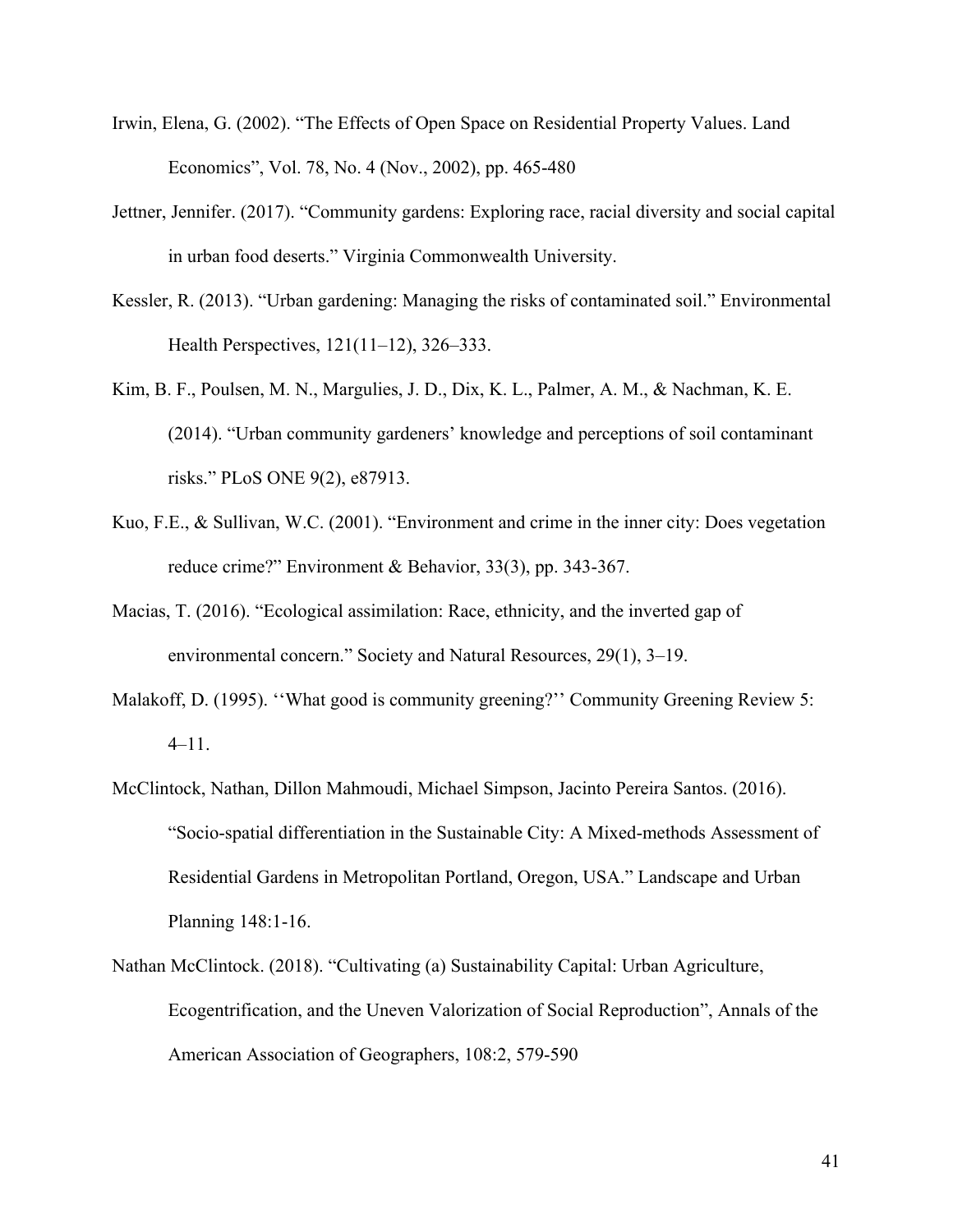- National Gardening Association. (2014). "Garden to table: A 5-year look at food gardening in America".
- Okvat, H. A. and Zautra, A. J. (2011). "Community Gardening: A Parsimonious Path to Individual, Community, and Environmental Resilience". American Journal of Community Psychology, 47: 374-387.
- Osborne, J.L.; Martin, A.P.; Shortall, C.R.; Todd, A.D.; Goulson, D.; Knight, M.E.; Hale, R.J.; Sanderson, R.A. (2007). "Quantifying and comparing bumblebee nest densities in gardens and countryside habitats". J. Appl. Ecol., 45, 784–792.
- Pilgeram, Ryanne. (2012). "Social Sustainability and the White, Nuclear Family: Constructions of Gender, Race, and Class at a Northwest Farmers Market." Race, Gender, and Class  $19(1):37-60.$
- Quastel, N.(2009). "Quastel Political ecologies of gentrification" Urban Geography, 30 (2009), pp. 694-725
- Renner, S. (2016). "Top 10 cities in the U.S. for urban farming." http://inhabitat.com/top-10 cities-in-the-us-for-urban-farming/
- Retail, Samuel. Sullivan, Daniel. (2011). "Gentrification and Race: The Case of Alberta Street in Portland, Oregon." Urban Affairs Review, 47 (3) 413–432.
- Rodbell, Philip (1991). "Urban Green and Cold Cash. American Forests" Mar/Apr91, Vol. 97 Issue 3/4, pp. 62-63.
- Rodenburg, Caroline, et al (2002). "Urban Economic Indicators for Green Development in Cities". Greener Management International; Winter 2002 Issue 36, pp. 105-20.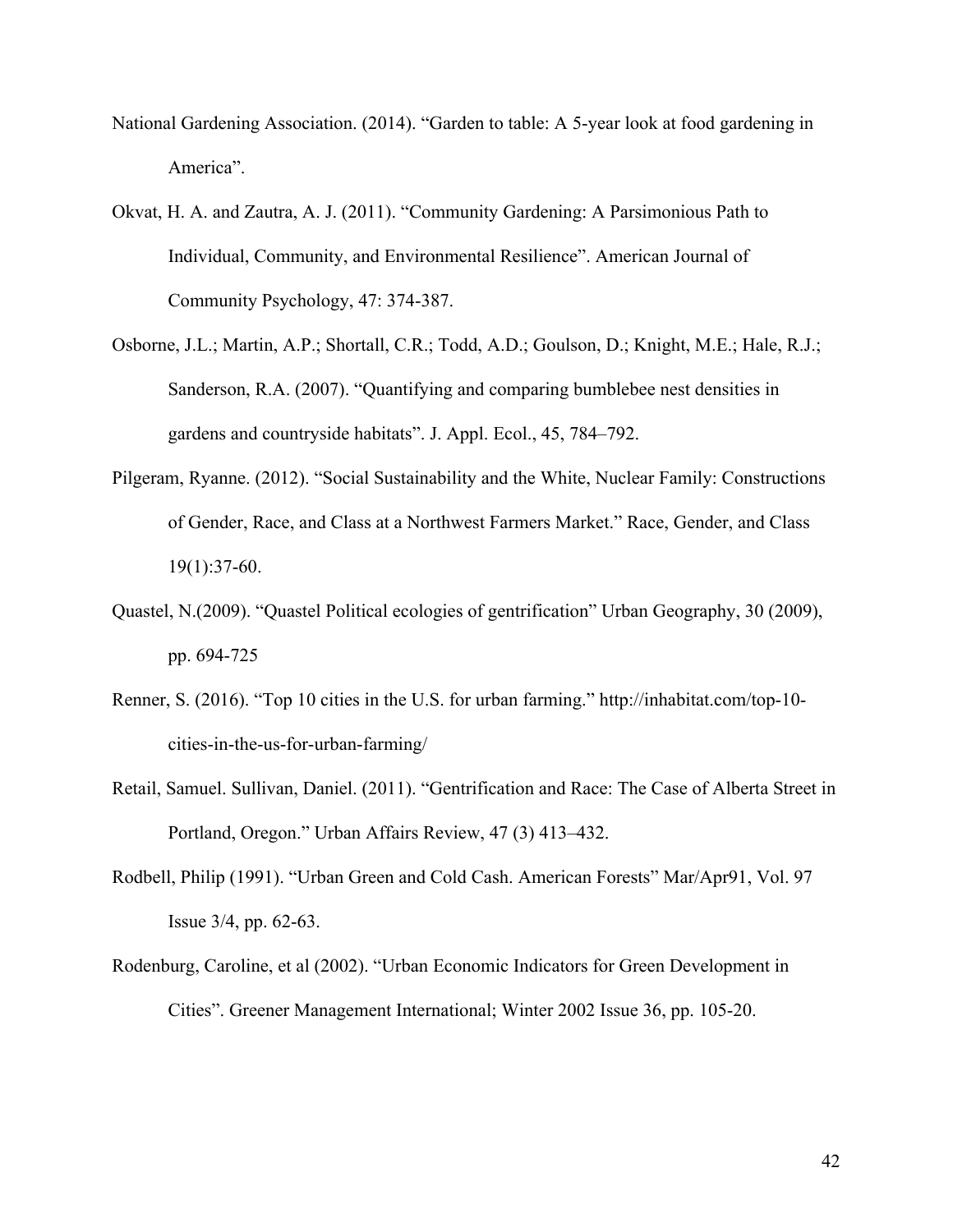- Saldivar-Tanaka, Laura and Marianne E. Krasny. (2004). "Culturing Community Development, Neighborhood Open Space, and Civic Agriculture: The Case of Latino Community Gardens in New York City." Agriculture and Human Values 21:399-412.
- Sirohi, M.H.; Jackson, J.; Edwards, M.; Ollerton, J. (2015). "Diversity and abundance of solitary and primitively eusocial bees in an urban centre: A case study from Northampton (England)." J. Insect Conserv., 19, 487–500.
- Schukoske, Jane E. (2000). "Community Development through Gardening: State and Local Policies Transforming Urban Open Space." Legislation and Public Policy Vol. 3:351. pp 351-392.
- Slocum, Rachel. (2006). "Anti-Racist Practice and the Work of Community Food Organizations." Antipode 38(2):327-349.
- Strauss, A.L., 1987. "Qualitative Analysis for Social Scientists." Cambridge University Press
- Sullivan, W.C., Kuo, F.E., & DePooter, S.F. (2004). "The fruit of urban nature: Vital neighborhood spaces. Environment & Behavior", 36(5), pp. 678-700.
- Takano, T., Nakamura K., Watanabe M. (2002). "Urban residential environments and senior citizens' longevity in megacity areas: the importance of walkable green spaces." Journal of Epidemiology and Community Health, 56, pp. 913-918.
- The U.S. Department of Housing and Development. (2018). "The 2018 Annual Homeless Assessment Report to Congress."
- Voicu, Loan and Been, Vicki. (2008). "The Effect of Community Gardens on Neighboring Property Values." Real Estate Economics. 2008 Vol. 36 2: pp 241-83